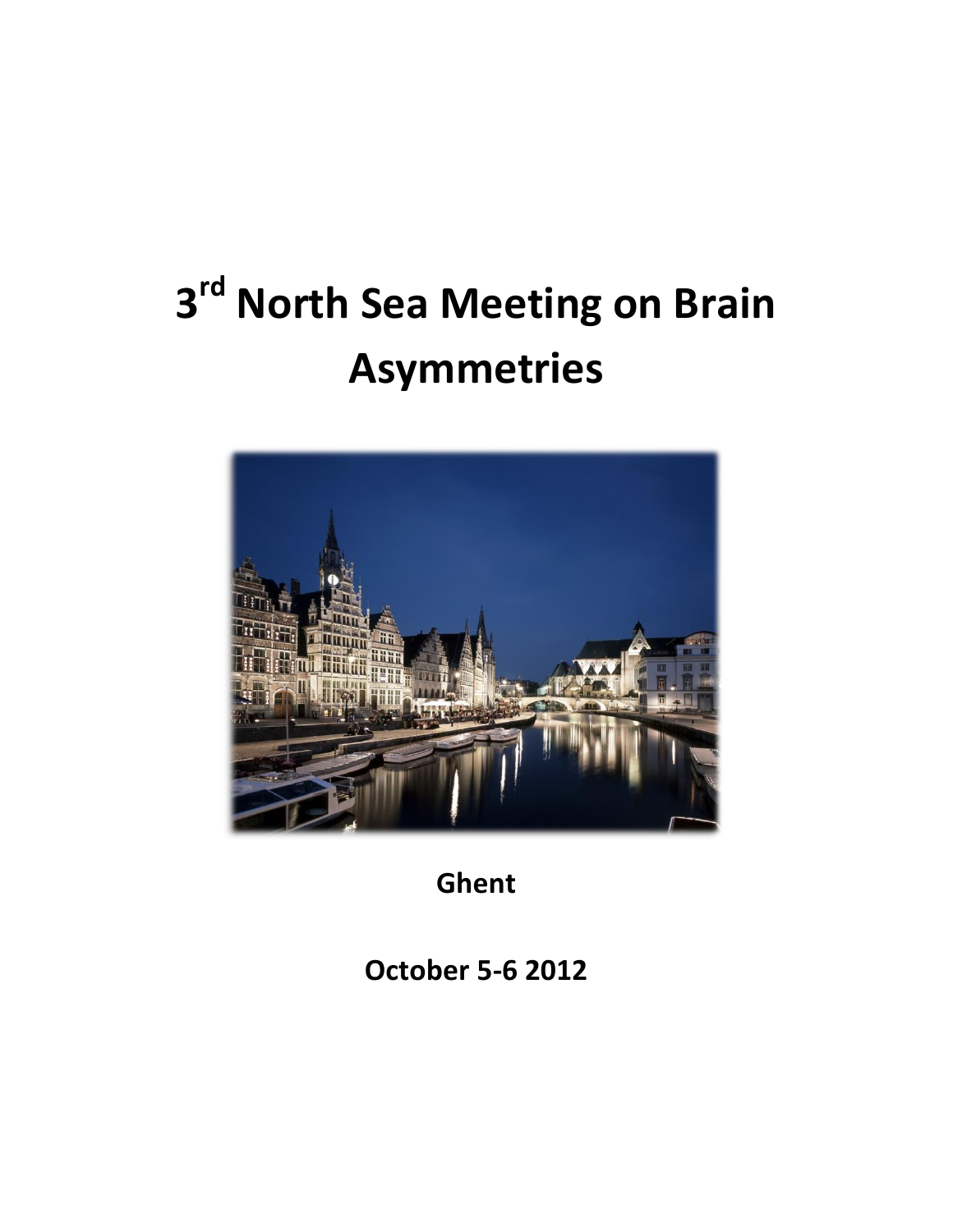Thank you for attending the 3<sup>rd</sup> North Sea Meeting on Brain Asymmetries.

You can find the scientific program below, including first authors and titles of all presentations, followed by the full abstracts (page 6). From page 28 on, you can find some practical and tourist information (maps, where we meet for dinners etc.).

# **Scientific program**

# **Thursday, October 4**

6.45 pm Arrival at Ibis Cathedral hotel

# **Friday, October 5**

9.00 am Welcome

#### **Session 1**

- 9.00 am Kenneth Hugdahl (University of Bergen, Norway) *Hemispheric asymmetry in the auditory modality: Thirty years of dichotic listening research* 9.20 am René Westerhausen (University of Bergen, Norway)
- *Crowd-sourcing laterality research: Results of a three-month dichotic listening study using a mobile device application* 9.40 am Marco Hirnstein (University of Bergen, Norway)
	- *The little difference is very little indeed – A large scale study on sex differences in dichotic listening*
- 10.00 am Susanne Passow (Max Planck Institute for Human Development, Berlin, Germany; University of Bergen, Norway) *The Development of Attentional Control of Auditory Perception from Middle to Late Childhood and Comparisons to Healthy Aging*
- 10.20 am Break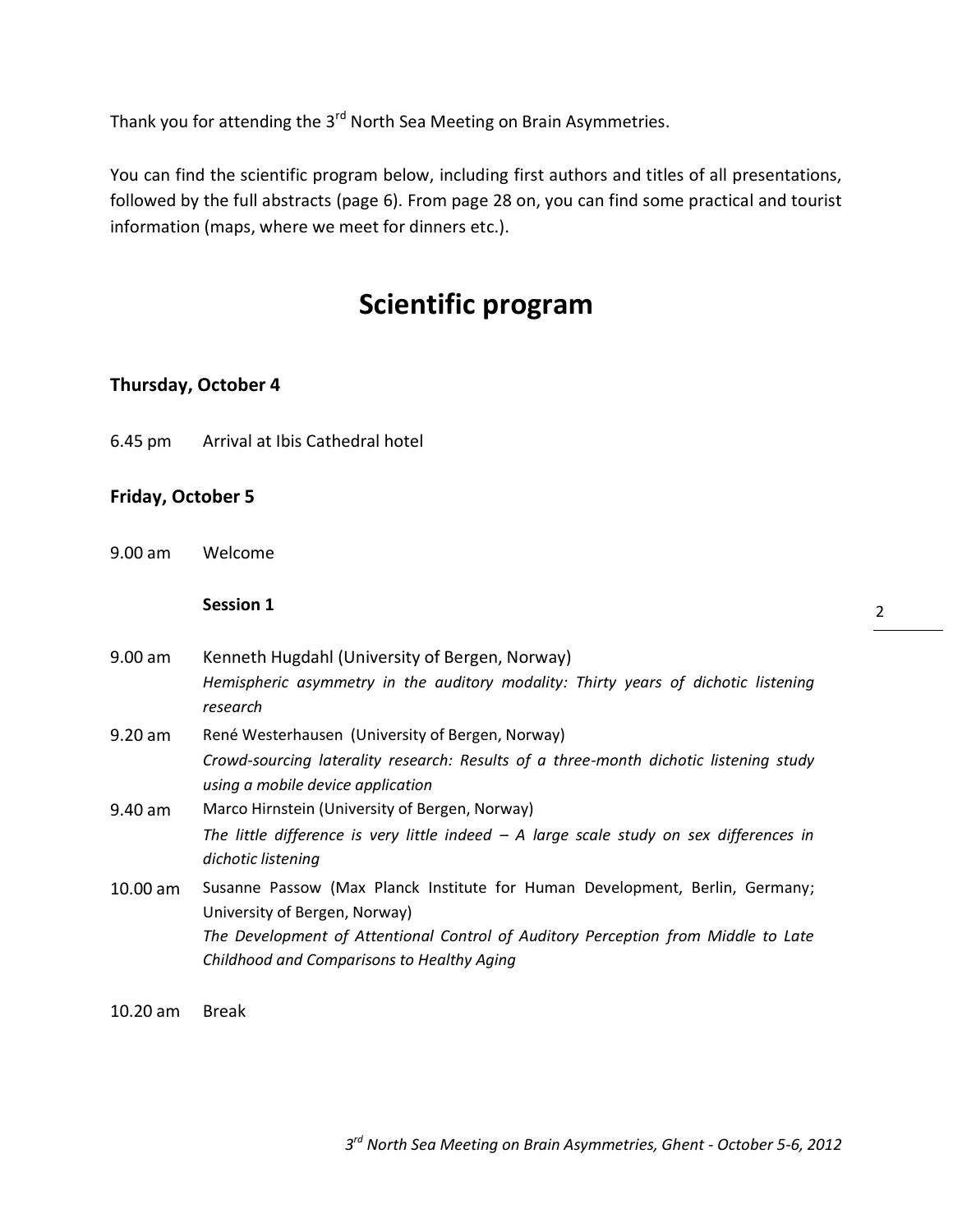#### **Session 2**

- 10.50 am Karsten Specht (University of Bergen, Norway) *Differential lateralisation of syllables with short and long voice-onset times within the primary auditory cortex.*
- 11.10 am Michal Lavidor (Bar Ilan University, Israel; University of Hull, UK) *Enhancing lexical ambiguity resolution by brain polarization of the right posterior superior temporal sulcus*
- 11.30 am Alan Beaton (Swansea University, UK) *All men dream: but not equally*
- 12.00 pm Lunch break

#### **Poster session**

1.Nicole Thomas (Flinders University, Australia)

*Central fixations with rightward deviations: Saccadic eye movements on the landmark task*

2.Helene Hjelmervik (University of Bergen, Norway )

*Variations of the glutamate levels in inferior frontal gyrus across the menstrual cycle*

3.Sebastian Ocklenburg (Ruhr-University of Bochum, Germany)

*Variation in the schizophrenia-related cholecystokinin A receptor gene CCKAR modulates functional hemispheric asymmetries*

4.Philippe Pinel (INSERM U992; CEA, DSV/I2BM, NeuroSpin Center; Univ Paris-Sud; Collège de France, France)

*Genetic and environmental contributions to left and right parietal activations during calculation* 

5.Leif Oltedal (University of Bergen, Norway)

*A dichoptic analog to the bergen dichotic listening paradigm: A pilot study.*

6. Rachel Sumner (Brunel University, UK)

*The Prospective Relation between Hemispheric Lateralisation and CD4<sup>+</sup> T-cells in Human Immunodeficiency Virus Type 1 (HIV-1)*

#### **Session 3**

- 2.00 pm Kristiina Kompus (University of Bergen, Norway) *Auditory verbal hallucinations in a non-clinical population* 2.20 pm Christine Mohr (Institut de Psychologie, Lausanne, Switzerland) *Hemispheric asymmetry along the psychosis dimension: watch out for drug use!*
- 2.40 pm Alexander Rapp (University of Tuebingen, Germany)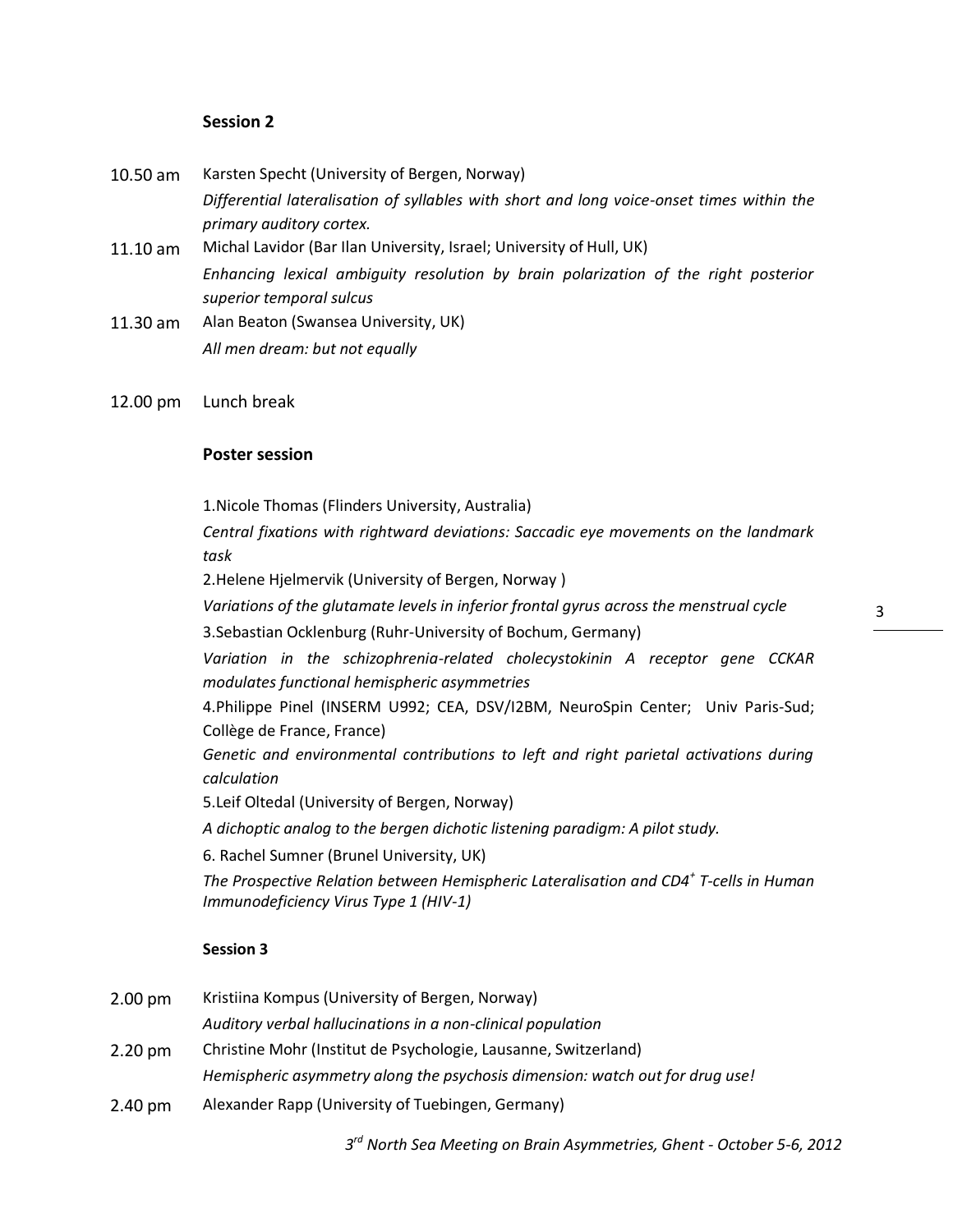|                   | Lateralisation of figurative language in schizophrenia: fMRI results |
|-------------------|----------------------------------------------------------------------|
| $3.00 \text{ pm}$ | Gina Grimshaw (Victoria University of Wellington, New Zealand)       |
|                   | Cognitive Correlates of Frontal EEG Asymmetries                      |

3.20 pm Break

# **Session 4**

| $3.50 \text{ pm}$ | Nicole Thomas (Flinders University, Australia)               |
|-------------------|--------------------------------------------------------------|
|                   | Eye Movements in Attractiveness and Emotionality             |
| 4.10 pm           | Victoria Bourne (Royal Holloway University of London, UK)    |
|                   | Understanding Sex Differences in Emotion Lateralisation      |
| 5.00 pm           | Louise Roberts (Swansea University, UK)                      |
|                   | Identification of emotion in eyes from the Ekman faces test. |

6.30 pm Gastronomic walk through Ghent

# **Saturday, October 6**

# **Session 1**

| $9.30$ am  | Natalie Uomini (University of Liverpool, UK)                                             |
|------------|------------------------------------------------------------------------------------------|
|            | Introduction to the evolution of laterality                                              |
| $9.40$ am  | Tim Crow (SANE POWIC, University Department of Psychiatry, Warneford Hospital,           |
|            | Oxford, UK)                                                                              |
|            | The Epigenetic Origin of the Cerebral Torque in Modern Homo sapiens.                     |
| $10.00$ am | Chris McManus (University College London)                                                |
|            | What do Genome-Wide Association Studies tell us about the genetics of handedness?        |
| $10.20$ am | Ton GG Groothuis (University of Groningen, NL)                                           |
|            | Health care hypothesis better predicts variation in percentages of left-handers than the |
|            | fighting hypothesis.                                                                     |
|            |                                                                                          |
|            |                                                                                          |

10.40 am Break

# **Session 2**

| $11.10$ am | Francois Leroy (INSERM U992; Neurospin, France)                           |
|------------|---------------------------------------------------------------------------|
|            | Is the asymmetry of the superior temporal sulcus specifically human?      |
| $11.30$ am | Nele Zickert (University of Groningen, NL)                                |
|            | Is there an advantage of lateralization in human (dual) task performance? |

*3 rd North Sea Meeting on Brain Asymmetries, Ghent - October 5-6, 2012*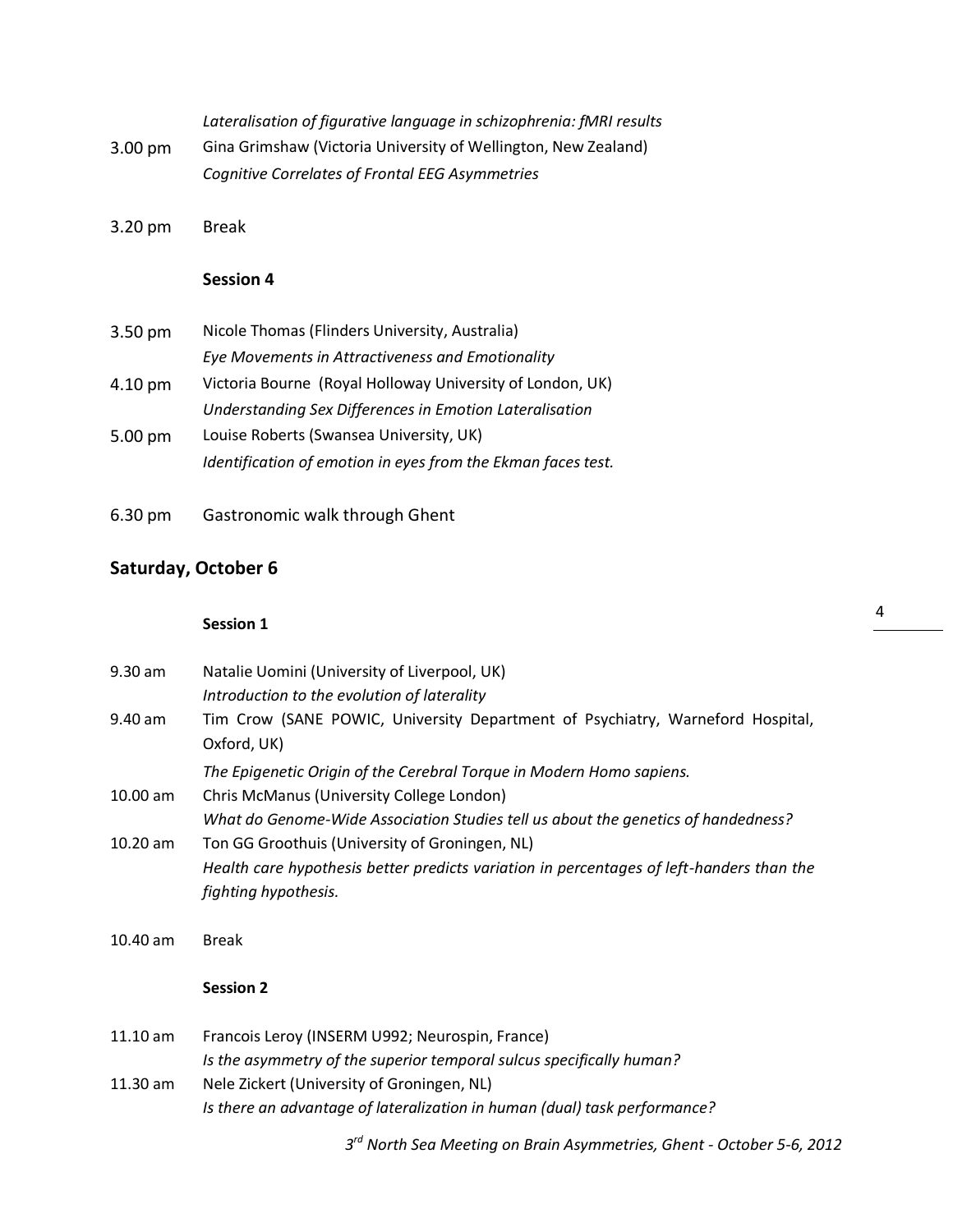- 11.50 am Qing Cai (Ghent University, Belgium; East China Normal University, China; INSERM, France) *Laterality of visuospatial attention and language production: Evidence for complementarity* 12.10 pm Gabriela Fernández ( Paris Descartes University, France) *Complementary hemispheric strategies in preparatory attention: The modulation of events probability and task difficulty*
- 12.30 pm Lunch break

#### **Session 3**

| $1.40 \text{ pm}$ | Guy Vingerhoets (Ghent University, Belgium)                                          |
|-------------------|--------------------------------------------------------------------------------------|
|                   | Effect of handedness and language dominance on the cerebral lateralization of praxis |
| $2.00 \text{ pm}$ | David Carey (Bangor University, UK)                                                  |
|                   | Manual asymmetries in visually-quided aiming                                         |
| $2.20 \text{ pm}$ | Mike Nicholls (Flinders University, Australia)                                       |
|                   | An investigation of asymmetries in spatial attention and wheelchair navigation       |
| $2.40 \text{ pm}$ | Lynn Wright (Abertay University, Scotland)                                           |
|                   | Lateral preference and personality influence behaviour towards a manual task         |

3.00 pm Break

#### **Session 4**

| $3.30 \text{ pm}$ | Janet Hsiao (University of Hong Kong)                                         |
|-------------------|-------------------------------------------------------------------------------|
|                   | Asymmetries in the recognition of visual stimuli as a result of expertise     |
| $3.50 \text{ pm}$ | Cristina Izura (Swansea University, UK)                                       |
|                   | Hemispheric asymmetries in the naming and recognition of words with different |
|                   | <b>Orthographic Uniqueness Points</b>                                         |
| 4.10 pm           | Ark Verma (Ghent University, Belgium)                                         |
|                   | Symmetry Detection in Typically and Atypically Lateralized Individuals:       |
|                   | A Visual Half-field Study                                                     |
| 4.30 pm           | Lise Van der Haegen (Ghent University, Belgium)                               |
|                   | Central visual word recognition requires interhemispheric communication       |

5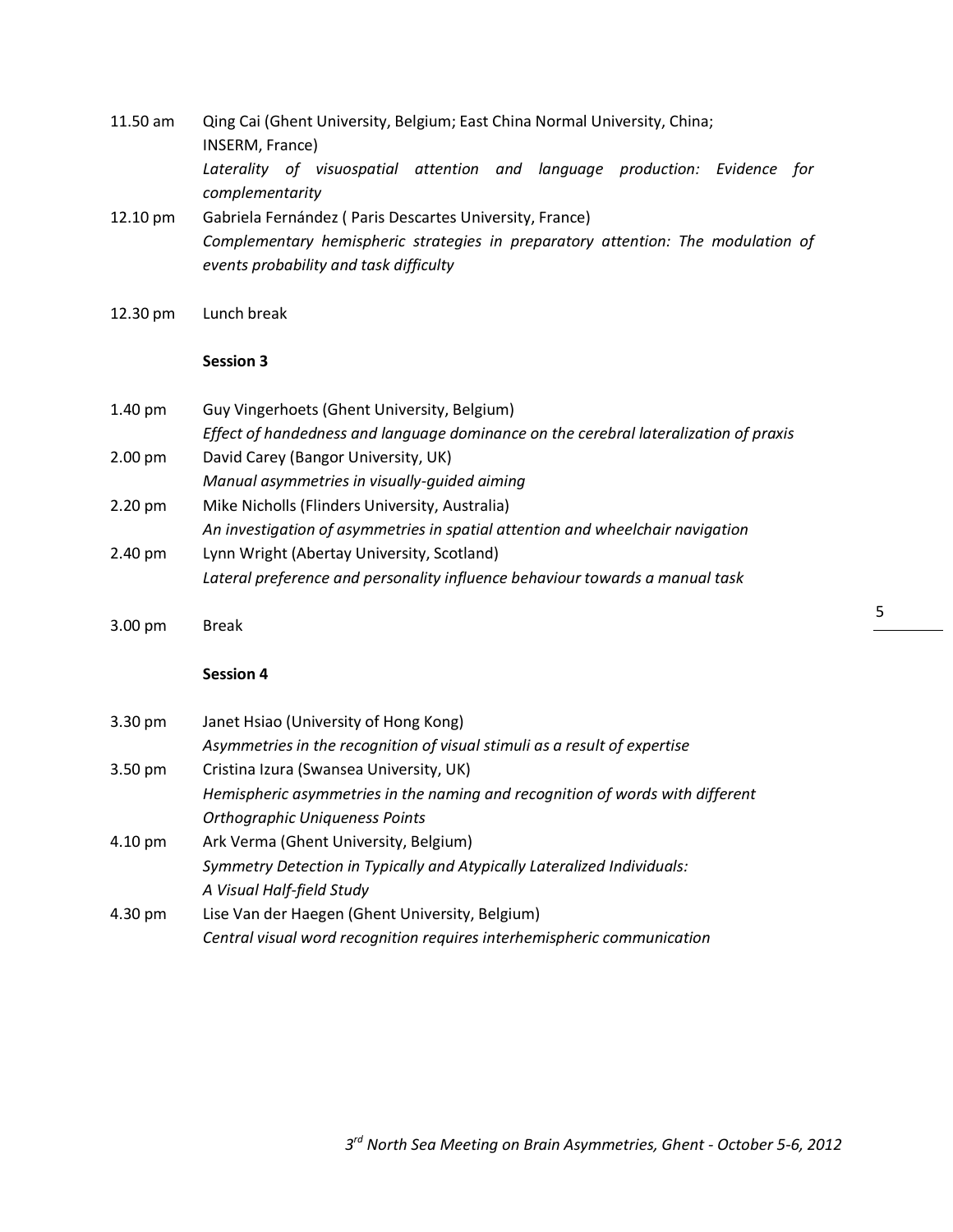# **Abstracts**

#### **Friday, Session 1**

#### *Hemispheric asymmetry in the auditory modality: Thirty years of dichotic listening research*

# *Kenneth Hugdahl University of Bergen, Norway*

In my presentation I will give a historic overview of our research over the last 30 years. A frequently used method for investigation of auditory laterality is dichotic listening to repeated presentations of pairs of CV-syllables. We have shown that the typical right ear advantage (REA) effect is a very robust indicator of a left hemisphere speech perception effect, replicated in numerous laboratories and clinics all over the world. The REA is accompanied by increased neuronal activation in the left peri-Sylvian region, shown by both fMRI and PET techniques. In this respect the REA represents a bottom-up, perceptual effect, driven by the neuronal wiring of the auditory pathways. Speech perception is however, also dependent on allocation of cognitive resources, like focusing of attention to the acoustic source, as in the well-known cocktail-party phenomenon. We have simulated this situation in the laboratory by instructing the subjects and patients to selective focus attention on only the right or left ear stimulus of the dichotic pair, thus adding a top-down cognitive modulator of a bottom-up driven perceptual effect. With the "forced-attention" dichotic paradigm we have probed the interaction between perceptual laterality and cognitive processes in a range of clinical groups, revealing commonalities in cognitive impairment across diagnostic categories.

# *Crowd-sourcing laterality research: Results of a three-month dichotic listening study using a mobile device application*

# *René Westerhausen, Josef J. Bless, Kristiina Kompus, Magne Gudmundsen, and Kenneth Hugdahl University of Bergen, Norway*

At the last Northsea meeting on Laterality in Gregynog 2011 we presented the newly developed iDichotic application (App); an implementation of consonant-vowel dichotic listening test for iPhone/iPod devices. Since the results of an initial validity and reliability study looked promising, we published in December 2011 the App for free download, together with the option to anonymously send the results to us. During the first three months, the App was downloaded 340 times, and 169 (49.7%) datasets were received. Removing double submissions, as well as data from participants that were not right-handed, lowperforming, or had hearing problems, 109 datasets (40 females, mean age: 32.1 ± 11.49 years) remained. The statistical analysis revealed a mean laterality index of 10.57% (s.d.= 28.7%, a right-ear advantage) which is well in the range of laterality indices revealed with a standard laboratory version of the test. A two-factorial analysis of variance revealed a main effect of ear (F(1,107)=8.35, p=.004,  $\eta^2$ =.14), i.e. a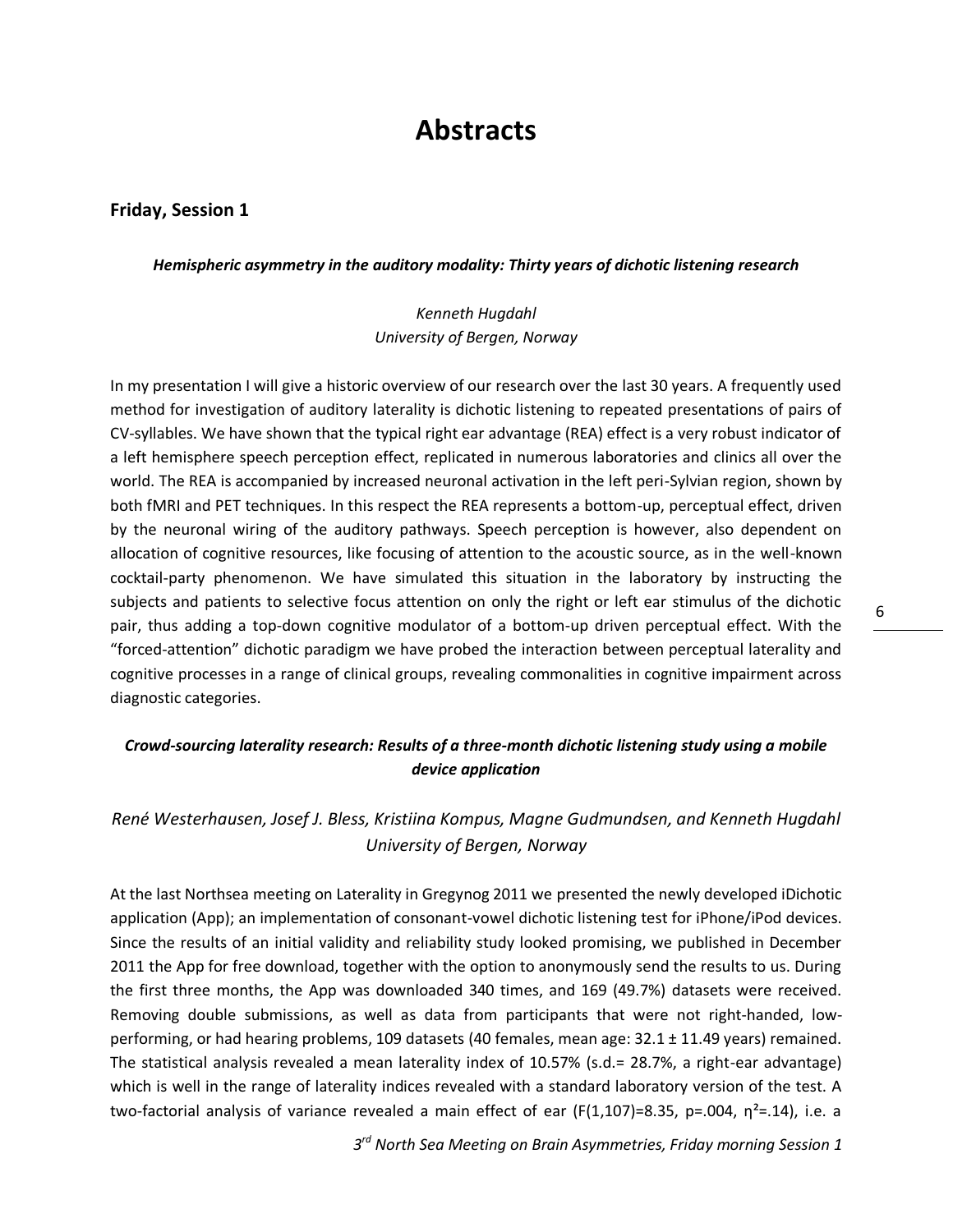right-ear advantage, as well as an interaction of ear and sex (F(1,107)=4.99, p=.028,  $\eta^2$ =.08) indicating that the right-ear advantage was significantly larger in male than in female participants. In summary, the App-based data collection replicates results typically found in dichotic-listening experiments, supporting the notion that mobile devices might serve as a platform for testing larger samples. In this, the present results also open up the possibility to use Apps for longitudinal and training studies.

#### *The little difference is very little indeed – A large scale study on sex differences in dichotic listening*

*Marco Hirnstein, Rene Westerhausen, & Kenneth Hugdahl University of Bergen, Norway*

The idea that men have a functionally more asymmetrical brain organization than women is widespread and women's superiority in certain verbal tasks is typically attributed to their more bilateral brain organization. However, there is little empirical support for a sex difference in lateralization. For example, meta-analyses on language lateralization suggest that sex only accounts for 0.05% (Voyer, 2011) to 2% of the variance (Sommer et al., 2004, 2008). Over the years we have collected dichotic listening data from a large sample of participants, who all completed the same consonant-vowel (CV) syllable task. We report behavioral results from 1782 (828 females, 125 non-right-handers) as well as behavioral *and* functional imaging (fMRI) data from an additional 104 participants (49 females). These datasets provided a comprehensive test whether there is a sex difference in functional language lateralization. The behavioral and functional imaging data showed the typical right ear advantage and left hemispheric activity in language areas, respectively. Overall, there was a small bias towards stronger asymmetry in men. However, sex only accounted for <1% (N=1782 dataset) and 4% (N=104 dataset) of variance. Thus, one might question whether sex differences in functional brain lateralization really are as meaningful as it is often believed.

# *The Development of Attentional Control of Auditory Perception from Middle to Late Childhood and Comparisons to Healthy Aging*

 $S$ usanne Passow $^{a,b^\ast}$ , Maike Müller $^c$ , René Westerhausen $^{b,d}$ , Kenneth Hugdahl $^{b,d,e}$ , Isabell Wartenburger $^f$ , *Hauke R. Heekerena,g, Ulman Lindenberger<sup>a</sup> , Shu-Chen Lia,h*

> *a Center for Lifespan Psychology, Max Planck Institute for Human Development, Berlin, Germany b Department of Biological and Medical Psychology, University of Bergen, Jonas Liesvei 91, N-5009, Bergen, Norway*

*c Department of Cognitive and Clinical Neuroscience, Central Institute of Mental Health Mannheim, Germany d Division of Psychiatry, Haukeland University Hospital, N-5009 Bergen, Norway*

*e Department of Radiology, Haukeland University Hospital, N-5009 Bergen, Norway*

*f Center of Excellence Cognitive Sciences, Department of Linguistics, University of Potsdam, Karl-Liebknecht-Str. 24-25, D-14476, Potsdam, Germany*

*g Department of Education and Psychology, Freie Universität Berlin, Habelschwerdter Allee 45, D-14195, Berlin, Germany h Department of Psychology, Technische Universität Dresden, D-01062 Dresden, Germany*

*3 rd North Sea Meeting on Brain Asymmetries, Friday morning Session 1*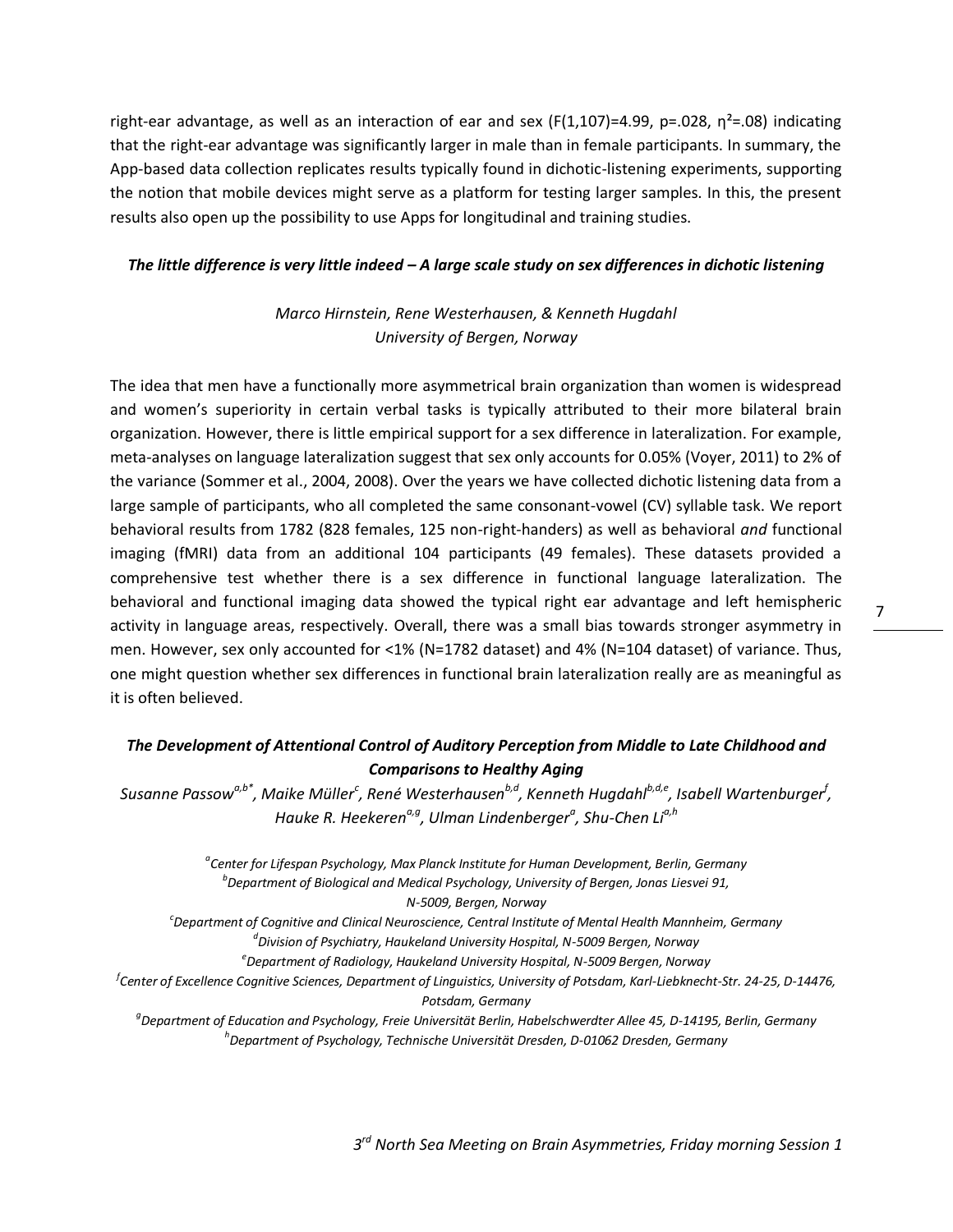Daily conversational situations confront listeners with a wealth of competing auditory inputs; the listeners, thus, need to selectively focus on relevant information, particularly when the perceptual saliency of the competing irrelevant auditory inputs is high. We used an intensity and attention modulated dichotic listening paradigm to study age-related differences in such selective attention mechanism between younger children aged 7-8 years and older children aged 11-12 years. The children were instructed to either attend to the right or left ear and perceptual saliency was manipulated by decreasing the loudness of either the left- or right-ear stimulus. The results showed that older children were able to focus on auditory inputs from either ear, overcoming the effects of perceptual saliency, while younger children showed deficits in the high demand situation. Direct comparisons with data from a recently published study of younger adults aged 23-35 years and older adults aged 65-76 (Passow et al., 2012; *Psychology and Aging*) suggest that although younger children and older adults show similar levels of performance, different factors were involved. The younger children's performance was characterized by selective difficulties in attentional control, whereas older adults' performance deficits additionally reflect an exaggerated reliance on perceptual saliency. We conclude that auditory attention deficits in healthy aging cannot be reduced to a simple reversal of childhood improvements.

#### **Friday, Session 2**

# *Differential lateralisation of syllables with short and long voice-onset times within the primary auditory cortex*

# *Karsten Specht University of Bergen, Norway*

Speech lateralisation is often explored with behavioural task like dichotic listening (DL), where two syllables are presented to the participants at the same time, one to the left ear and one to the right ear. Participants have the task to report that syllable they have heard best or most clearly. The overall result is that participants report predominantly more syllables that were presented to the right ear, thus called the right ear advantage (REA). However, it has also been shown that different pairings of the syllables are modulating the strength of the REA. One modulating factor is thereby the voice-onset time (VOT), which is the time between the release sound of an unvoiced consonant and the onset of the voice. Taking the different VOTs into account, it has been shown that the strongest REA is observed when a syllable with a long VOT is presented to the right and a syllable with a short VOT to the left ear and the weakes or even a left-ear advantage for the reversed combination.

In order to examine this effect in more detail, participants were explored with fMRI within a 7T MR scanner. During the fMRI experiment, participants were passively listening to mono-aurally presented consonant-vowel syllables with different VOTs. In order to focuse only onto the differential VOT effects, the syllables were spoken by four different male and four different female voices, and the dental consonants /d/ and /t/ as well as the bilabial consonants /b/ and /p/ were paired either with the vowel /a/ or /o/.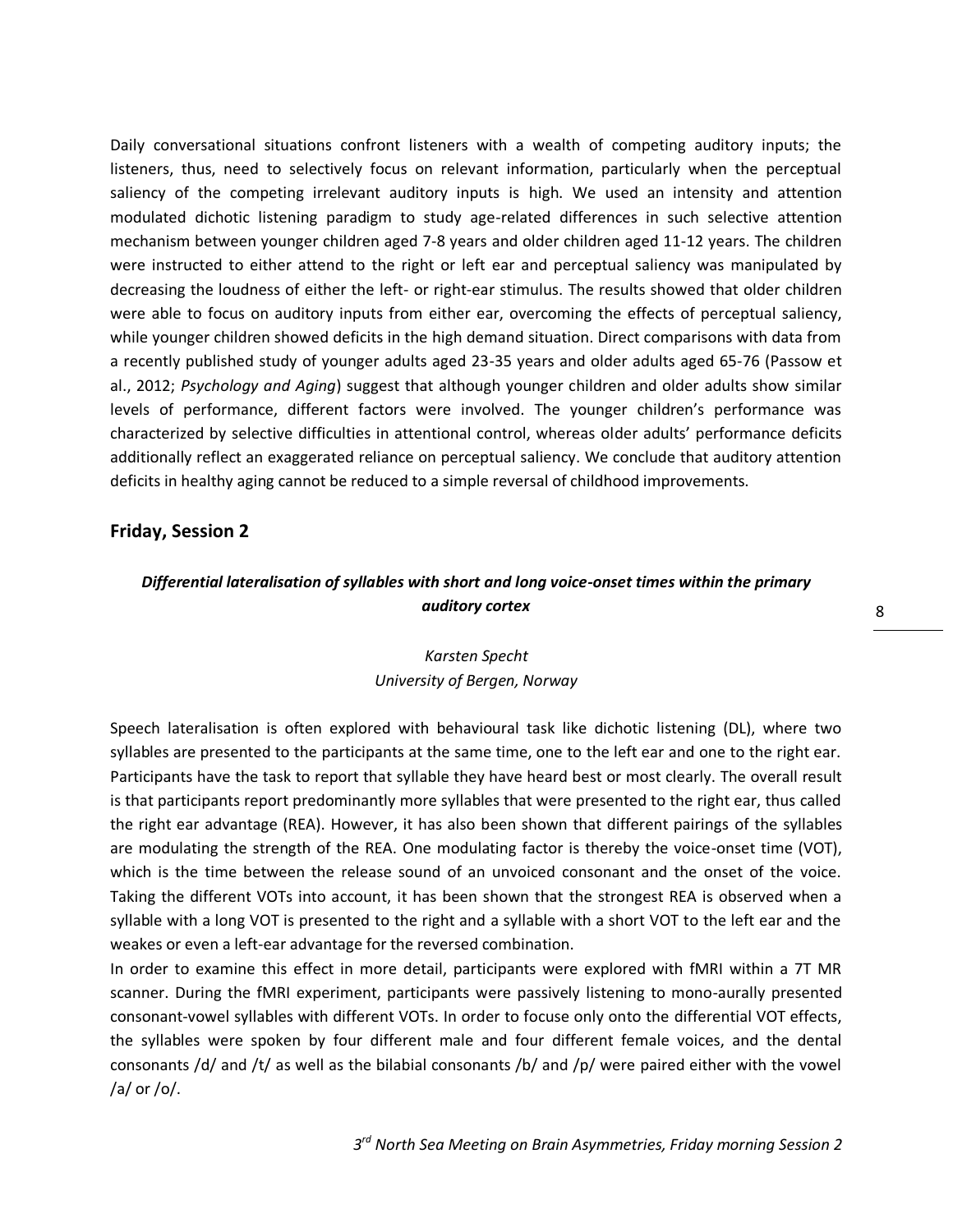The analysis was performed as 2x2 ANOVA with the factor VOT (long/short) and the factor place of articulation (dental/labial). The preliminary results indicate a main effect for the factor place of articulation, bilaterally in the auditory cortex, and a significant interaction within the left primary auditory cortex. Follow-up test demonstrated that the strongest effect were caused by the syllables with dental consonants, and that the overall strongest activation were detected for syllables with dental consonants and long voice-onset times within the left auditory cortex.

The results are not only explaining the observed behavioural effect, seen in dichotic listening tasks, but are also supporting current models on differential sensitivity of the left and right auditory cortex, with an assumed higher temporal resolution of the left auditory cortex, relevant for identifying spectrally complex signals like unvoiced consonants. Therefore, these results are important for understanding the differential functions of the left and right auditory cortex for speech-perception processes.

# *Enhancing lexical ambiguity resolution by brain polarization of the right posterior superior temporal sulcus*

# *Michal Lavidor Bar Ilan University, Israel and the University of Hull, UK*

Previous studies have reported a hemispheric asymmetry in processing dominant (e.g. paper) and subordinate (e.g., farmer) associations of ambiguous words (pen). Here we applied sham and anodal Transcranial Direct Current Stimulation (tDCS) over Wernicke's area and its right homologue to test whether we can modulate the selective hemispheric expertise in processing lexical ambiguity. Ambiguous prime words were presented followed by target words that could be associated to the dominant or subordinate meaning of the prime in a semantic relatedness task. Anodal stimulation of the right Wernicke's area significantly decreased RTs to subordinate but not dominant associations compared to sham stimulation. There was also a complementary trend of faster responses to dominant associations following anodal stimulation of Wernicke's area. The results support brain asymmetry in processing lexical ambiguity and show that tDCS can enhance complex language processing even in a sample of highly literate individuals.

#### *All men dream: but not equally*

# *Alan Beaton Swansea University, UK*

Since the famous report by Humphrey and Zangwill (1951) of cessation of dreaming following parietooccipital damage, there has been considerable debate as to whether dreaming is a unilaterally mediated activity, and if so by which of the cerebral hemispheres, or is dependent upon the interaction of both hemispheres (Greenberg and Farah, 1986). The finding that four acallosal participants recalled fewer dreams than controls (Lassonde et al., 1993) supports the view that dreaming is bilaterally mediated and raises the question as to whether, as has been suggested for visual imagery which has been argued to

*3 rd North Sea Meeting on Brain Asymmetries, Friday morning Session 2*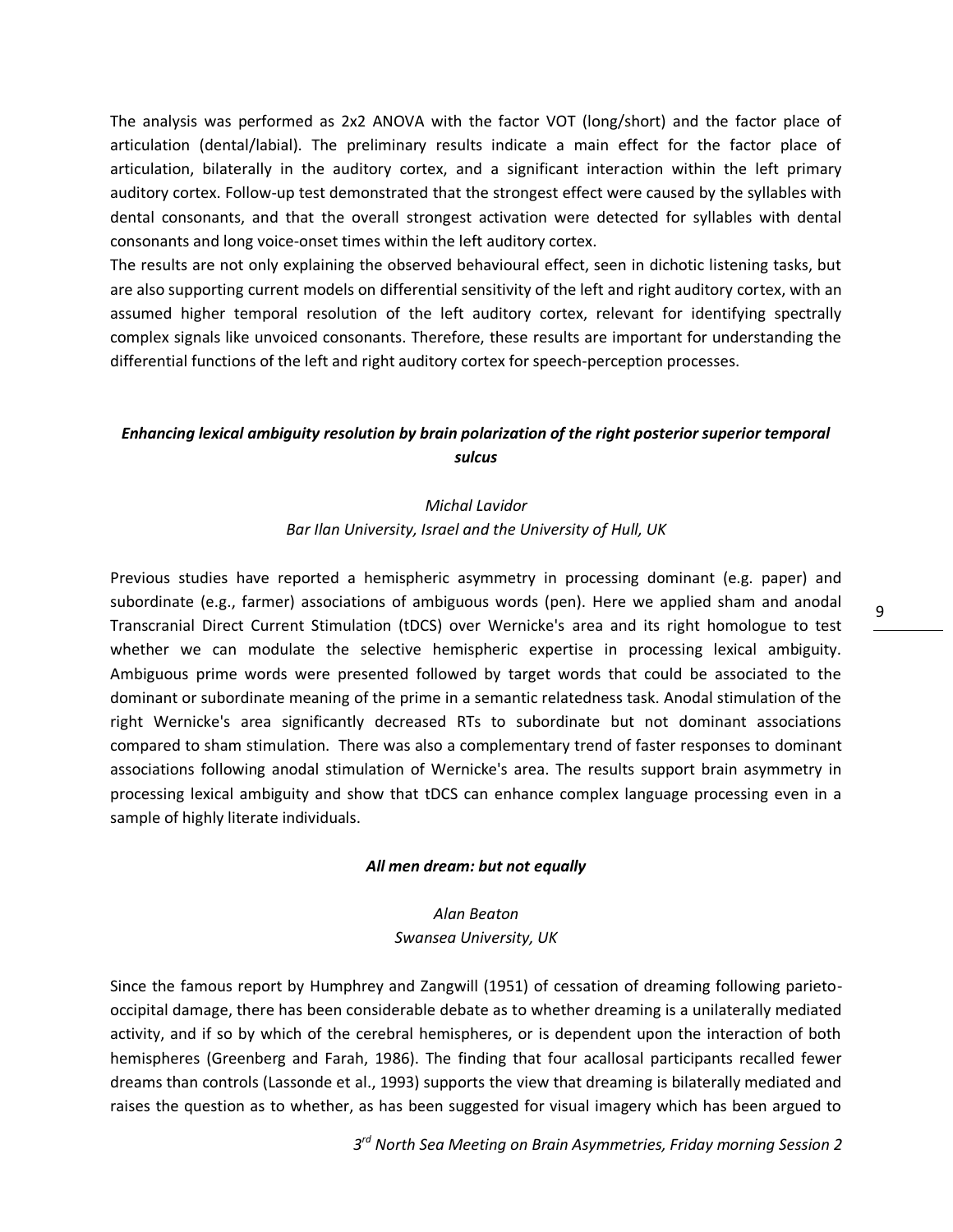relate to dreaming, participants of different handedness may show differences in dream recall. Results of a fairly large scale study which support this conjecture will be reported.

## **Friday, Poster session**

#### *Central fixations with rightward deviations: Saccadic eye movements on the landmark task*

# *Nicole Thomas School of Psychology, Flinders University, Australia*

Neurologically normal individuals show an attentional bias toward the left side, which results from right hemisphere activation during visuospatial tasks. The strength of this bias is influenced by various factors, such as line length, vertical elevation and presentation time. What remains unknown is how participants gather information via saccadic eye movements during task performance and how this relates to responses. Eye movements were recorded while participants performed the landmark task. Fixations and saccades were both analysed to gain a complete understanding of eye movement patterns. Fixations tended to focus on the centre of the line, with few left-right differences. Saccades were examined by creating histograms illustrating all x-coordinates which were examined over the course of each trial. Interestingly, mean eye position varied with participant response, with an overall tendency to look to the right of centre. Results are consistent with prior research, which has primarily looked at fixations and demonstrate the necessity of examining saccades as well as fixations in order to see how eye movement patterns relate to pseudoneglect.

#### *Variations of the glutamate levels in inferior frontal gyrus across the menstrual cycle*

*Helene Hjelmervik (1), Markus Hausmann (4), Berge Osnes (1), Cecilie Byholt Endresen (1), Kenneth Hugdahl (1,2), René Westerhausen (1,2), Karsten Specht (1,3)*

> *1 Department of Biological and Medical Psychology, University of Bergen, Norway 2 Division of Psychiatry, Haukeland University Hospital, Bergen, Norway 3 Department of Clinical Engineering, Haukeland University Hospital, Bergen, Norway 4 Department of Psychology, Durham University, Durham, United Kingdom*

#### Introduction

Gonadal hormones have been suggested to modulate interhemispheric inhibition, and it has been demonstrated, within the inferior frontal gyrus (IFG, Broca), a reduction of left hemispheric inhibition on the right hemisphere during the high estradiol follicular phase. Also, a drop in glutamate levels within the anterior cingulate cortex (ACC) from the follicular to the luteal phase has been found. As interhemispheric inhibition is thought to rely on callosal glutamatergic and GABAergic fibers, the current study aims to investigate whether glutamate levels within the IFG will change across the cycle. In particular, it was hypothesized that, due to less interhemispheric inhibition of the right IFG by the left, the glutamate level within the right IFG will rise in the follicular phase compared to the menstrual and luteal phase and also compared to men.

*3 rd North Sea Meeting on Brain Asymmetries, Friday poster session*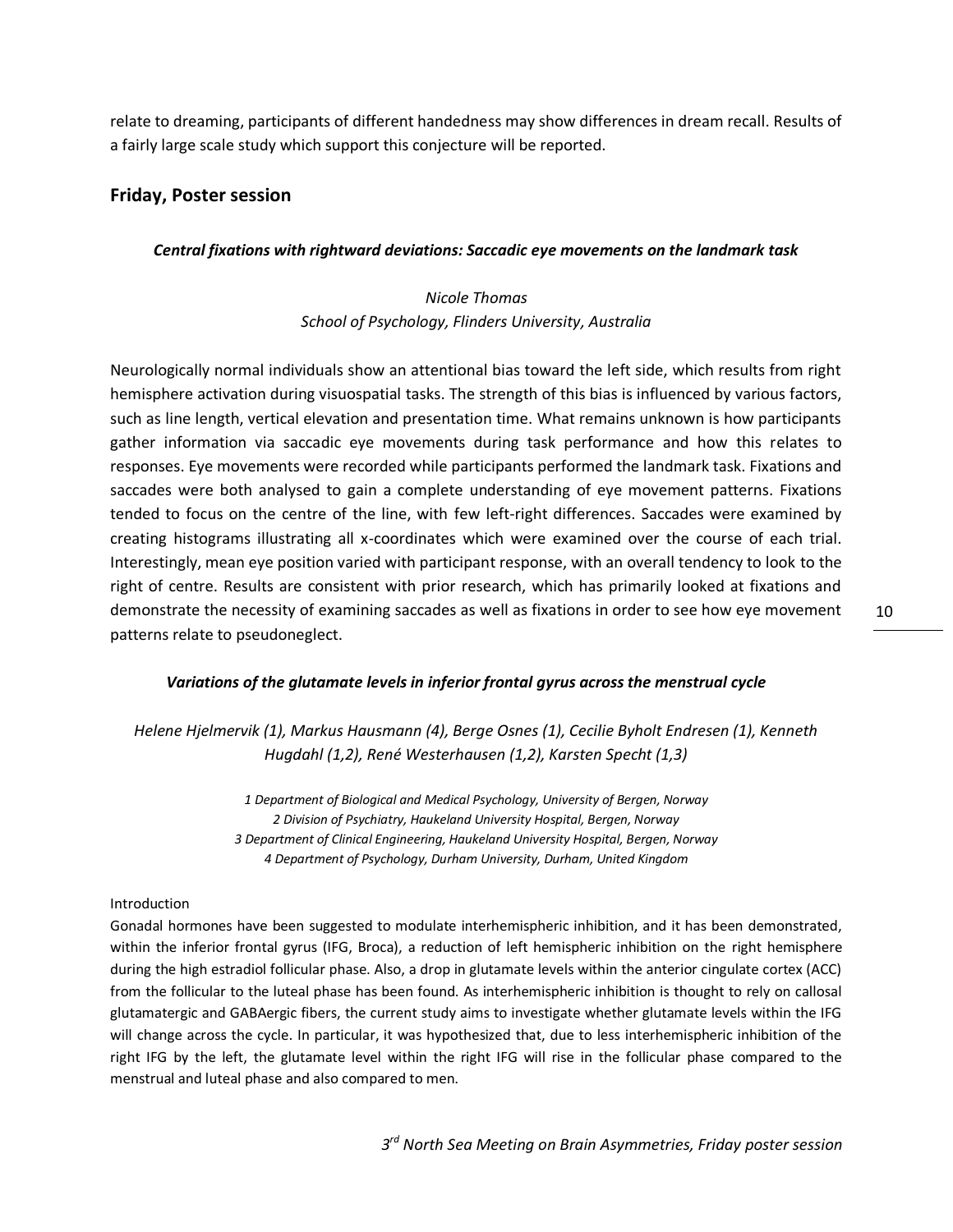#### Methods

Fifteen male and fourteen female subjects were tested three times within a month period, whereby the women were tested in their menstrual, follicular, and luteal phase. MRS data acquisition was done using a 3T MR scanner. In vivo short echo  $^1$ H-spectra from the left (Brocas area) and right inferior frontal gyrus were obtained by using a single-voxel point-resolved spectroscopy (PRESS) sequence (voxel size 20 × 20 × 20 mm<sup>3</sup>, time repetition/time echo [TE] = 1500/35 ms, 128 averages). Here, we report the ratio of the combined signal of glutamate and glutamine to creatine (Glx/Cre)

#### Results

First, an ANOVA with sex, phase, and side was conducted and revealed a main effect of side (F(1,27)=5.05;p=0.03;  $\eta^2$ =0.16), but no further main effects or interaction effects were detected. However, in order to test the specific hypothesis for the right IFG, ANOVAs with sex and phase were conducted for each side separately. While there was no significant effects for the left side, the ANOVA for the right side resulted in a sex  $\times$  phase interaction (F(2, 54)=3.41;p=0.04;η<sup>2</sup>=0.11). Post hoc testing with Fishers LSD revealed a difference in the follicular phase compared to menstrual (p=0.01, d= 0.58), luteal phase (p=0.054, d=0.48), and men (p=0.01, d=0.96)

#### Conclusion

The results show overall higher levels of glutamate in the right IFG compared to the left. Furthermore, the GLX/Cre levels within the right IFG are stable for men, whereas they fluctuate across the menstrual cycle in women (increase in the follicular phase and decrease in the luteal phase). Although only partly supported by the here presented results, it can be speculated that the increased levels of GLX/Cre during follicular phase indicates reduced interhemispheric inhibition of the right hemisphere.

# **Variation in the schizophrenia-related cholecystokinin-A receptor gene** *CCKAR* **modulates language lateralization**

# *Sebastian Ocklenburg\*, Larissa Arning† , Wanda M. Gerding† , Jörg T. Epplen† , Onur Güntürkün, Christian Beste Institute of Cognitive Neuroscience, Biopsychology, Department of Psychology, Ruhr-University of Bochum, Germany*

*†Department of Human Genetics, Ruhr-University of Bochum, Germany*

Schizophrenia is a severe psychiatric disorder that is likely to be caused by a combination of environmental and genetic factors. Several studies have shown that schizophrenia is associated with atypical handedness and language lateralization. For example, schizophrenic patients typically have a higher prevalence of non-right-handedness than healthy controls. Moreover, it has been shown that especially those patients who frequently experience auditory hallucinations show reduced lefthemispheric language dominance, while young and stable patients that do not experience hallucinations sometimes do not show such a reduction. However, the molecular mechanisms underlying these functional changes are still poorly understood. Therefore, the present study was aimed at investigating whether variation in schizophrenia-related genes modulates individual lateralization patterns. To this end, we genotyped 16 single nucleotide polymorphisms (SNPs) in different candidate genes that have previously been linked to schizophrenia on a meta-analysis level in a sample of 444 genetically unrelated healthy participants and examined the association of these polymorphisms with handedness, footedness and language lateralization. We found a significant association of the cholecystokinin-A receptor (*CCKAR*) gene variation rs1800857 (IVS1-5T>C) and language lateralization assessed using the dichotic listening

*3 rd North Sea Meeting on Brain Asymmetries, Friday poster session*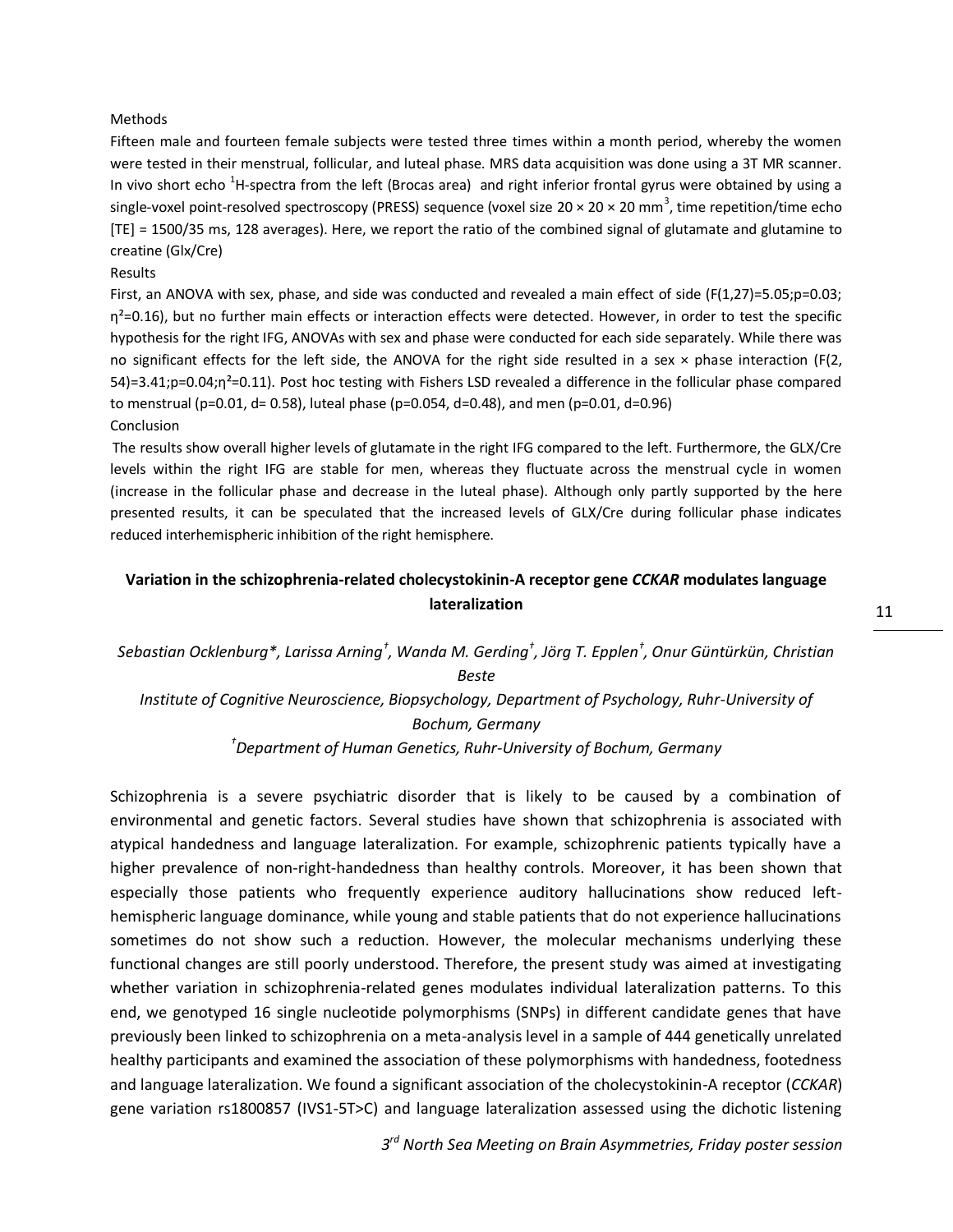task. Individuals carrying the schizophrenia risk allele C of this polymorphism showed a marked reduction of the typical left-hemispheric dominance for language processing. Since CCKAR is involved in dopamine release in the central nervous system, these findings suggest that genetic variation in this receptor may modulate language lateralization due to its impact on dopaminergic pathways.

#### *Genetic and environmental contributions to left and right parietal activations during calculation*

*Pinel Philippe1,2,3,4 , Dehaene Stanislas1,2,3,4*

 $1$ INSERM, U992, Cognitive Neuroimaging Unit, F-91191 Gif/Yvette, France <sup>2</sup> CEA, DSV/I2BM, NeuroSpin Center, F-91191 Gif/Yvette, France <sup>3</sup> Univ Paris-Sud, Cognitive Neuroimaging Unit, F-91191 Gif/Yvette, France <sup>4</sup> Collège de France, F-75005 Paris, France

Neuroimaging studies of human adults have long demonstrated that performing an arithmetical task repeatedly activates a frontoparietal network. Such a skill requires a preverbal sense of numerosity that is present early in life, later refined and extended by the learning of mathematic at school. Interestingly, recent results suggest that the left and right parietal lobes play different roles according to these two numerical knowledges. On one hand, a recent study of newborn evidenced that the preverbal sensitivity to numerosity is supported by a right intraparietal region. On the other hand, several neuroimaging studies showed that training and acquisition of symbols alter more specifically the left intraparietal cortex. In this context, we aimed to test in the mature brain whether the left activation, the right activation or the functional asymmetry of the parietal sites depend either of genetic or either of environmental determinants.

We investigated fMRI data from a group of 19 MZ (monozygotic) and 13 DZ (dizygotic) adult twin pairs, scanned during a mental calculation task. Heritability was first investigated by comparing the respective MZ and DZ correlations. Then, the genetic and environmental contribution was estimated more tightly by fitting a ACE model classically used in twin study.

We found that the bilateral posterior superior parietal lobules and the right intraparietal sulcus were associated to a significant genetic contribution. An additional region of the left inferior parietal cortex, whose deactivation correlates with a behavioral calculation score, also presented higher similarity between MZ than between DZ twins, pointed out a plausible physiological basis for the observable inheritance of maths score. Finally, the main impact of the environment shared by twins was found in the lateralization of activation within the intraparietal sulcus. Our results fit with previous neuroimaging results and enlighten how genetic and education are articulated within one functional network in the adult brain.

#### *A dichoptic analog to the bergen dichotic listening paradigm: A pilot study.*

*Leif Oltedal, René Westerhausen and Kenneth Hugdahl University of Bergen, Norway.*

Hemispheric asymmetries can be studied both using tasks based on auditory and visual stimulation techniques. In the auditory domain, dichotic listening paradigms are frequently used for the assessment of brain asymmetry; and the typically observed right ear advantage is taken as indicator of the lefthemispheric dominance for language processing. Comparably, in the visual domain, the right-visual field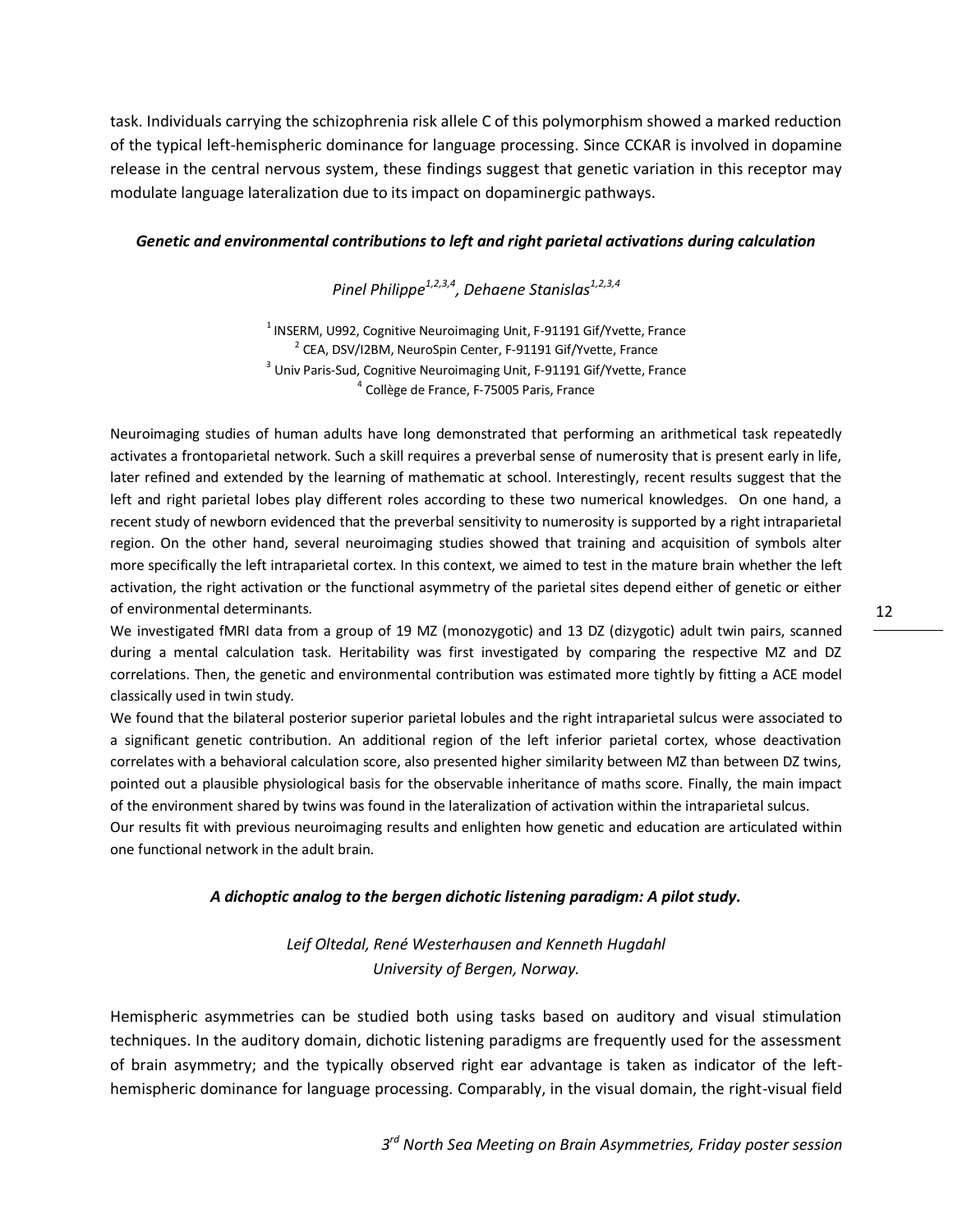advantage as revealed with various verbal visual half-field (VHF) paradigms, has been taken to reflect leftward hemispheric asymmetry. The aim of the present study was to compare behavioral asymmetries as assessed with auditory and visual tasks in the same participants. To this end, a visual analog to the Bergen dichotic listening test (a consonant-vowel dichotic listening paradigm) was developed: Pairs of consonant-vowel syllables (e.g. ba  $-$  ga) were presented simultaneously (one in each VHF; 80 ms duration; visual angle  $\sim$ 2°) and masked at offset. The distance from the two syllables to the center of the screen was systematically varied, in order to control for a potential bias caused by reading direction. In both tasks, three attention conditions were used (non-forced, forced right and forced left attention) and presented in a pseudo-randomized order and indicated by a visual symbol at the center of a computer screen. Ten healthy volunteers (all male, right-handed) were tested with both tasks. As expected, the dichotic listening task revealed a significant right-ear advantage in the non-forced condition (36.7  $\pm$  9.3 % versus 51.0  $\pm$  10.2 %; P = 0.03; for left and right ear, respectively). In contrast, the corresponding results for the visual analog were opposite;  $71.1 \pm 10.5$  % versus 24.1  $\pm$  11.3 %; P < 0.001; for left and right VHF, respectively. Thus, for the visual analog, an advantage of the left VHF was observed. The results may suggest that hemispheric dominance in theses dicho(p)tic tests could be dependent on the sensory modality.

## **The Prospective Relation between Hemispheric Lateralisation and CD4<sup>+</sup> T-cells in Human Immunodeficiency Virus Type 1 (HIV-1)**

#### *Rachel Sumner, Alex Nowicky, Andrew Parton, Carolien Wylock, Renata Cserjesi, Benjamin Fischler, Patrick Lacor & Yori Gidron*

**Objectives:** Modulation of the immune system has been proposed to be influenced by hemispheric lateralisation (HL), the stable tendency to relatively utilise one hemisphere or its functions over another. To date, only one study has examined the effects of HL on the progression of Human Immunodeficiency Virus (HIV). However, that study included a small sample with very little third variable control. The present study tested whether HL predicted CD4 levels, statistically controlling for confounders.

Methods: Employing two neuropsychological assessments of HL, 68 HIV-1<sup>+</sup> patients were followed prospectively. Numerous exclusion criteria and confounder assessments were employed (e.g., age, sex, mode of contraction, medication) to provide a more rigourous and controlled analysis.

**Results:** The present work partly corroborated the theory of asymmetrical influence on HIV immunity by HL and identified a moderator: HAART medication. The main analyses revealed a statistically significant relationship between HL and follow-up CD4+ levels, yet this was moderated by HAART. Among HAARTnaïve patients, left-HL predicted better immunity, while no such relationship was seen in HAART-treated patients, independent of confounders. Ethnicity was also implicated as a potential moderator. Further observations were made between HL and HIV-relevant behaviours. Left HL was related to higher number of sexual partners in Europeans. A near-significant relationship was observed between left HL and longer periods between HIV clinic attendances in Africans.

**Conclusions:** The present study adds new information concerning a moderating factor of the HLimmunity relationship in HIV. As expected, left-HL predicted higher CD4+ counts, but only in HAART-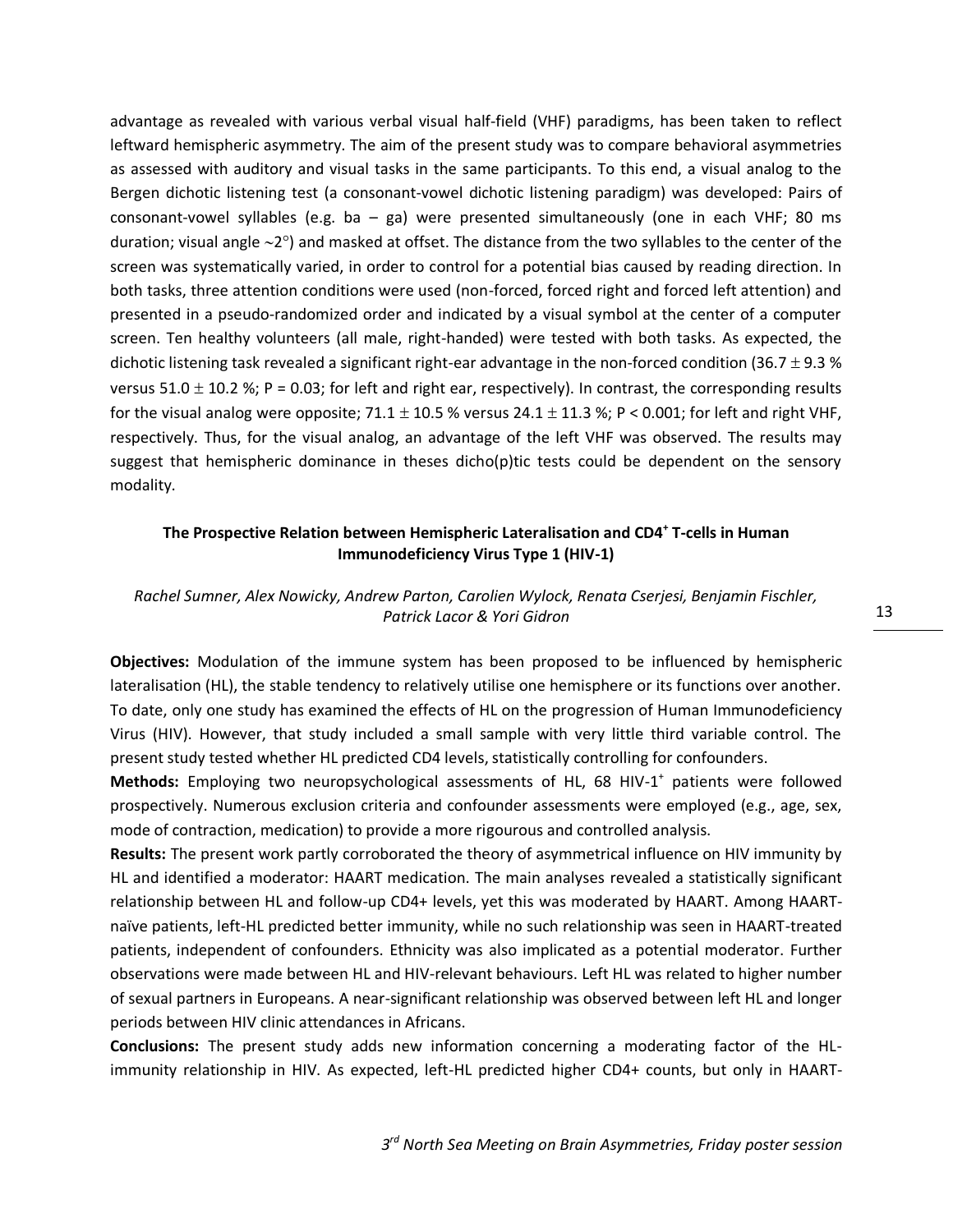naïve patients. The added methodological and statistical control employed extend the validity of the HLimmunity relationship. Indications for future research are provided.

## **Friday, Session 3**

#### *Auditory verbal hallucinations in a non-clinical population*

# *Kristiina Kompus University of Bergen, Norway*

Auditory verbal hallucinations are one of the most important diagnostic signs of schizophrenia. They can, however, occur independently of any acute psychiatric disorder. Non-clinical auditory hallucinations offer a unique opportunity to examine the neural correlates of "hearing voices" in the absence of possible confounds from psychotic symptoms or psychoactive medication. Previous research has suggested that auditory verbal hallucinations may be associated with aberrant lateralization of language processing networks. We conducted a functional magnetic resonance imaging study on a group of nonclinical hallucinators and non-hallucinators. We examined the lateralization of the language networks, and the functionality of attentional control using a consonant-vowel dichotic listening task with intensity modulation. In this presentation, preliminary findings are presented and discussed in the context of hemispheric asymmetry.

#### *Hemispheric asymmetry along the psychosis dimension: watch out for drug use!*

#### *Christine Mohr & Daniela Herzig*

#### *Faculté des sciences sociales et politiques, Institut de Psychologie, Bâtiment Anthropole, Lausanne, CH*

Reduced hemispheric asymmetry is thought to be a behavioural and anatomical marker along the psychosis dimension, whether study populations concern patients suffering from psychotic illness or schizotypal individuals from the general, healthy population. Yet, inconsistent reports from behavioural half-field studies in these populations question the sensitivity of reduced hemispheric asymmetry to psychotic (-like) symptoms. An explanation for these inconsistencies may be a higher than average illicit and licit drug use along the psychosis dimension. In a series of studies, we assessed lateralized lexical decisions in both patients with a first episode of psychosis and individuals from the general population with relatively elevated self-reported schizotypy. Additionally, we accounted for individuals' drug use (e.g. nicotine, cannabis, alcohol or unspecified substance use severity). From our study results, we infer that drug use may be a more promising predictor of hemispheric asymmetry than individuals' psychotic (patient populations) or psychotic-like (healthy populations) symptoms. These observations question the notion that hemispheric asymmetry could be a behavioural marker of the psychosis dimension, and suggests that elevated drug use might be better suited in explaining the previously reported link between reduced hemispheric asymmetry and psychotic (-like) symptoms.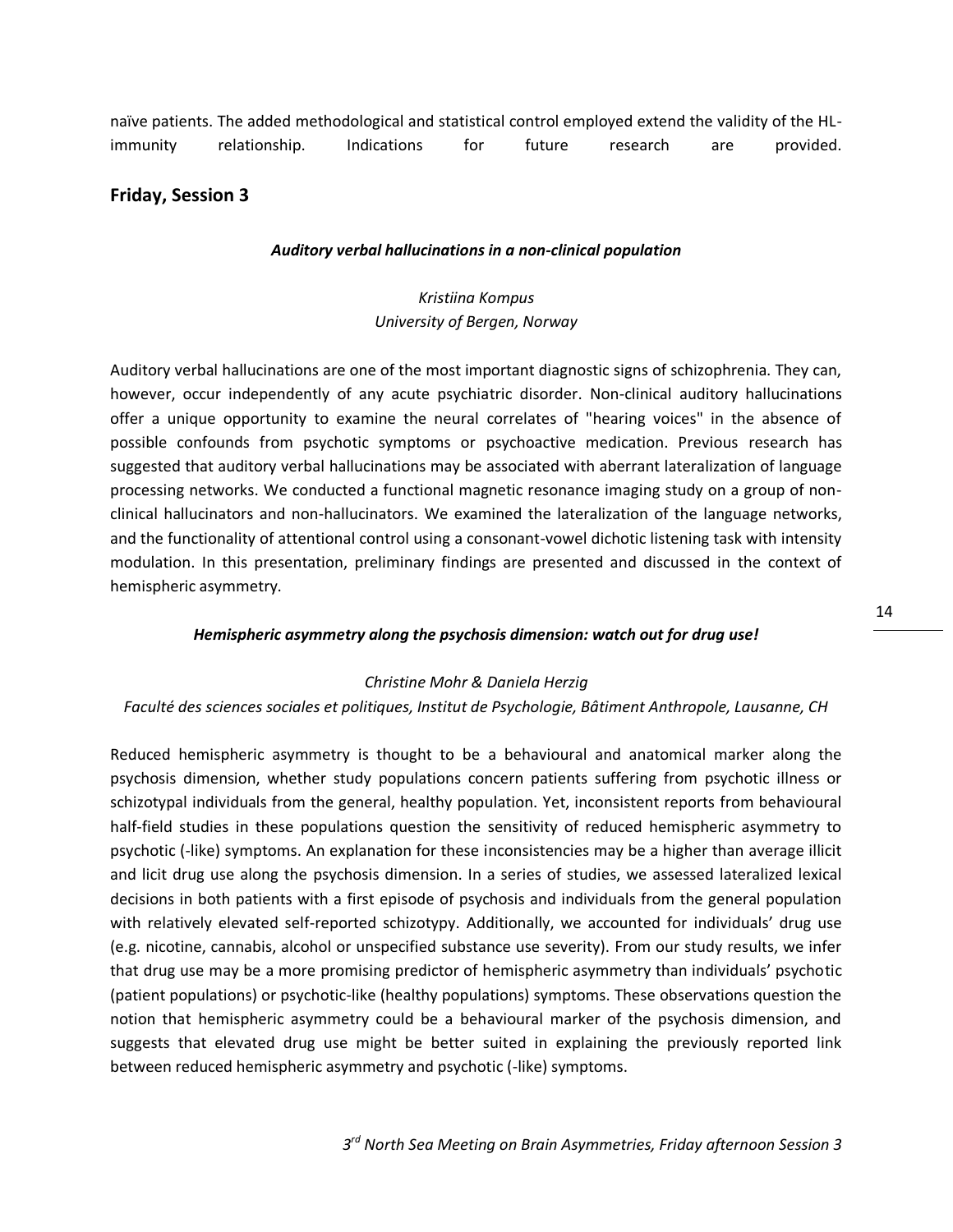#### *Lateralisation of figurative language in schizophrenia: fMRI results*

# *Alexander Rapp Department of Psychiatry & Psychotherapy, University of Tuebingen*

Several lines of evidence indicate that language lateralization is altered (reduced) in schizophrenia, a finding that may play an important role for the pathophysiology of the diosease (e.g. Crow, 1997). More specifically, a number of functional imaging studies found reduced language lateralisation indices/increased right hemisphere contribution in schizophrenia compared to healthy control subjects. However, the right cerebral hemisphere plays some role for language comprehension even in healthy individuals. Traditionally, especially the comprehension of nonliteral, "figurative" expressions like metaphors, proverbs, metonymy and irony are ascribed to the right cerebral hemisphere.

In the first part of the presentation the evidence for this assumption is reviewed. Approx. 40 fMRI studies and an even higher number of brain lesion studies investigated the comprehension of nonliteral expressions. A coordinate-based meta-analysis of the imaging data makes clear that the right hemisphere contribution for nonliteral expressions is somewhat larger, but overall the left hemisphere plays the larger role.

One question is what happens in schizophrenia. It has been suggested that "right hemisphere language functions" may be reversely shifted to the left hemisphere. Data from three own functional magnetic resonance imaging studies in schizophrenia are presented (on metaphor, n=12 patients; on metonymy n=15 patients; on irony n=15 patients). Data indicate reduced rather than reversed lateralisation for nonliteral language in schizophrenia, although several limitations are to be recommended.

#### *Cognitive Correlates of Frontal EEG Asymmetries*

# *Gina Grimshaw Victoria University of Wellington, New Zealand*

We have known for decades that asymmetries of the prefrontal cortex predict vulnerability to depression. Whereas most people have greater left than right frontal activity at rest (as measured by EEG), vulnerable people have greater right than left frontal activity. However, we have only just started to explore the cognitive mechanisms that are reflected in that asymmetry, and to understand how those same processes might play a role in the generation of depression. I will describe research in our lab using behavioural, ERP, and psychophysiological methods to identify the cognitive processes that are associated with frontal asymmetry. Our findings point to a key role for the left prefrontal cortex in controlling disengagement from negative information.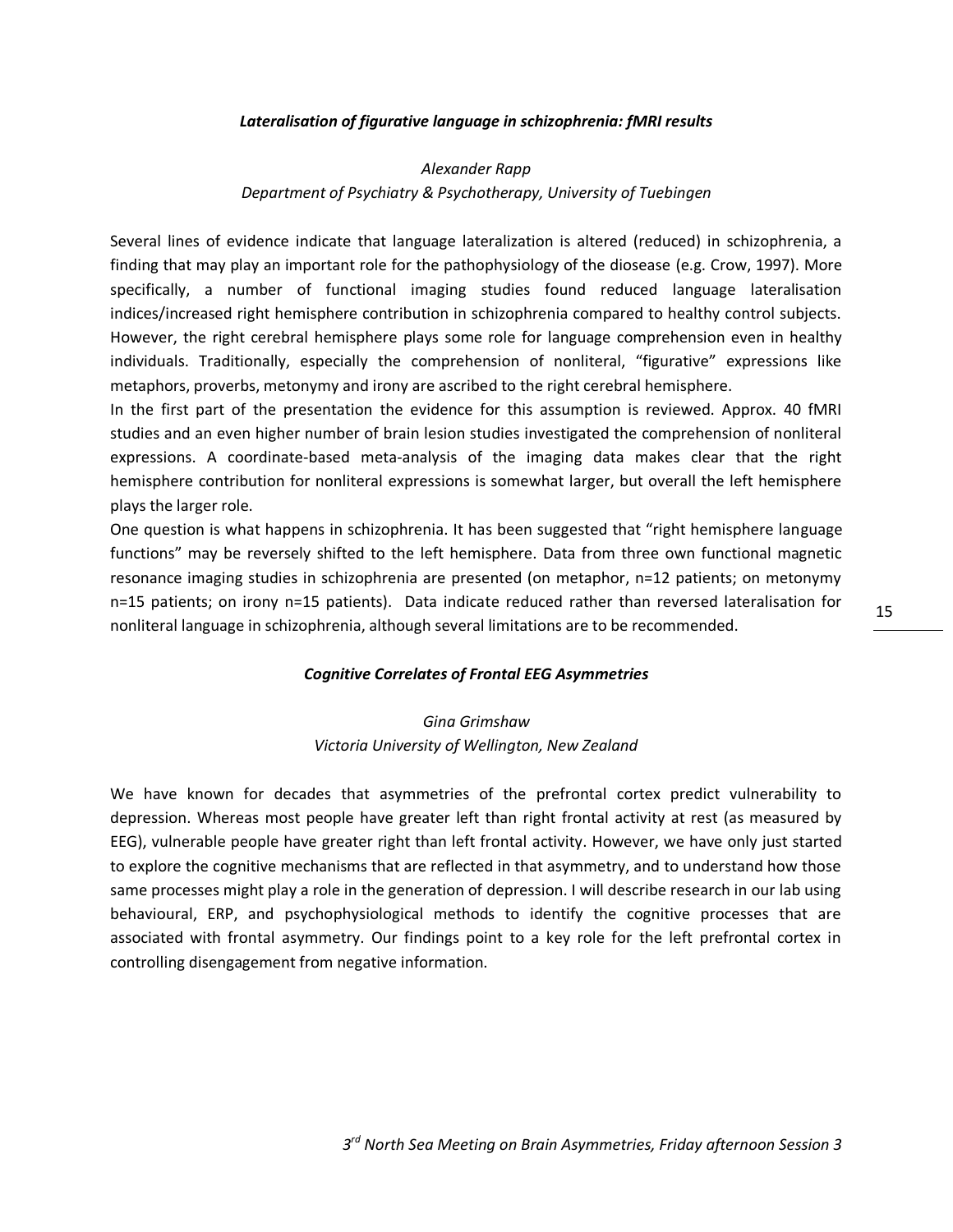#### **Friday, Session 4**

#### *Eye Movements in Attractiveness and Emotionality*

*Nicole A. Thomas & Sophie J. Wignall School of Psychology, Flinders University*

The left cheek is judged as more emotionally expressive than the right and is more often presented when conveying emotion. When judging attractiveness, however, the right side of female faces is preferred. Attractiveness research has primarily used chimeric or composite faces, which does not provide information on how attractiveness is judged for real faces. The current research employed eye tracking to examine fixation patterns and scan paths when evaluating attractiveness and emotionality in real faces. Overall, fixations were longer and more numerous on the lower left hemiface, particularly when evaluating emotion. When rating attractiveness, more fixations were made to the right mouth. In contrast, more fixations on the left mouth occurred when appraising emotionality. When examining happy and sad faces separately, more fixations were made to the upper left, relative to the upper right and lower left quadrants, for sad expressions. Fixations were more numerous on the right eye and mouth for happy expressions and on the left eye for sad faces. Examination of the four quadrants of the face suggests the left side of the face is inspected more, regardless of what type of judgments participants are making. However, when considering specific areas of the face, fixation patterns identify subtle differences that support the valence hypothesis. Although the right side of the face was not examined more frequently overall when judging attractiveness, the right side of the mouth was evaluated more closely than the left.

#### *Understanding Sex Differences in Emotion Lateralisation*

# *Victoria Bourne Royal Holloway, University of London*

For most people the processing of emotional facial expressions is lateralised to the right hemisphere of the brain; however there is variability in this lateralisation which has been widely examined using the chimeric faces test, a behavioural measure of lateralisation for the processing of facial emotion. One of the most researched sources of variability in strength of lateralisation is sex differences. Typically males are more strongly lateralised than females, although not all research has replicated this finding. In this talk a range of studies will be discussed that attempt to broaden our understanding of sex differences in lateralisation, including consideration of psychological gender identity (i.e., masculinity and femininity) and prenatal testosterone exposure, as measured by the 2D:4D finger length ratio. Additionally, data will be presented considering whether there may be sex differences, not just in strength of lateralisation, but also in intra-individual variability in lateralisation across the six basic emotions. Whilst the evidence for sex differences in lateralisation appear to be quite robust, it is clear that a simple and universal binary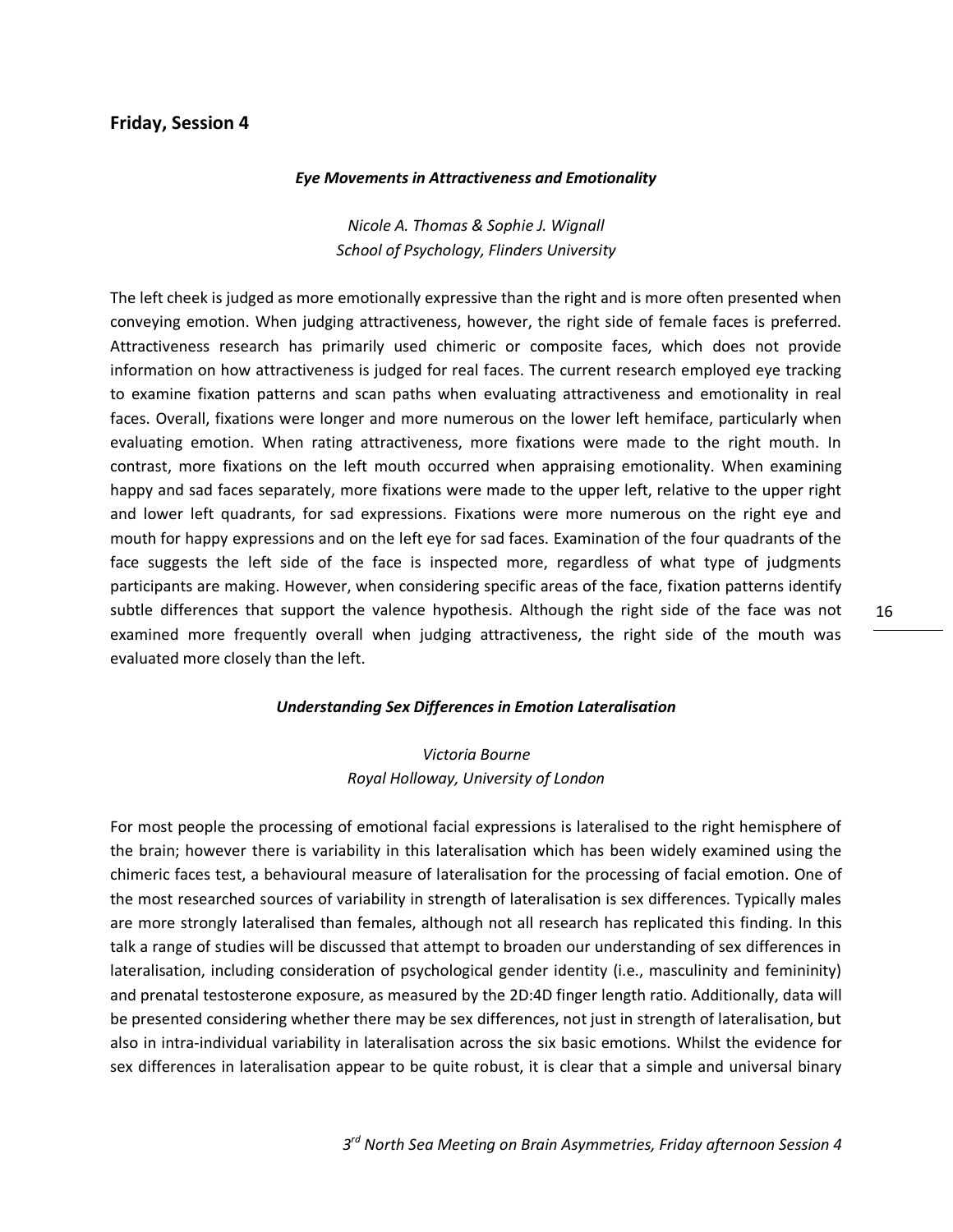distinction is not possible and that a range of factors need to be considered to understand the observed sex differences.

#### *Identification of emotion in eyes from the Ekman faces test*

*Louise Roberts & Alan Beaton Swansea University*

Previous research has shown that complex emotion can be identified from the eyes alone (Baron-Cohen et al., 1997b). The present study looked at the effects of sex and empathy on accuracy of identification of emotion in isolated eyes taken from the six basic emotions included in the Ekman 60 faces test (Ekman & Friesen, 1969); these are anger, disgust, fear, happy, sad and surprise. There were two experiments: in the first participants completed an empathy questionnaire (Baron-Cohen et al., 2001), followed by a computer-based task in which they were presented with isolated emotional eyes and had to identify which of the six emotions was being portrayed. In the second experiment, rather than identifying the emotion participants were asked to rate the intensity of emotion on a five point Likert scale. The results showed a significant effect of type of emotion in both accuracy and intensity ratings but no significant effect of sex or empathy on either accuracy or intensity rating. In terms of intensity there was a significant difference between positive versus negative emotions as well as between high versus low arousal emotions. Both accuracy and intensity ratings differed significantly as between the 10 different items (individuals) of the Ekman faces test.

# **Saturday, Session 1**

#### *Introduction to the evolution of laterality*

# *Natalie Uomini "Lucy to Language" Research Group, University of Liverpool*

In order to understand how and when laterality evolved, it is useful to look for clues from prehistory. I will present a brief overview of prehistoric evidence for laterality in human ancestors. Two types of laterality can be ascertained from the fossil and archaeological records: hand preference and brain asymmetry. These will be discussed in relation to the problem of studying laterality at the individual vs. group levels.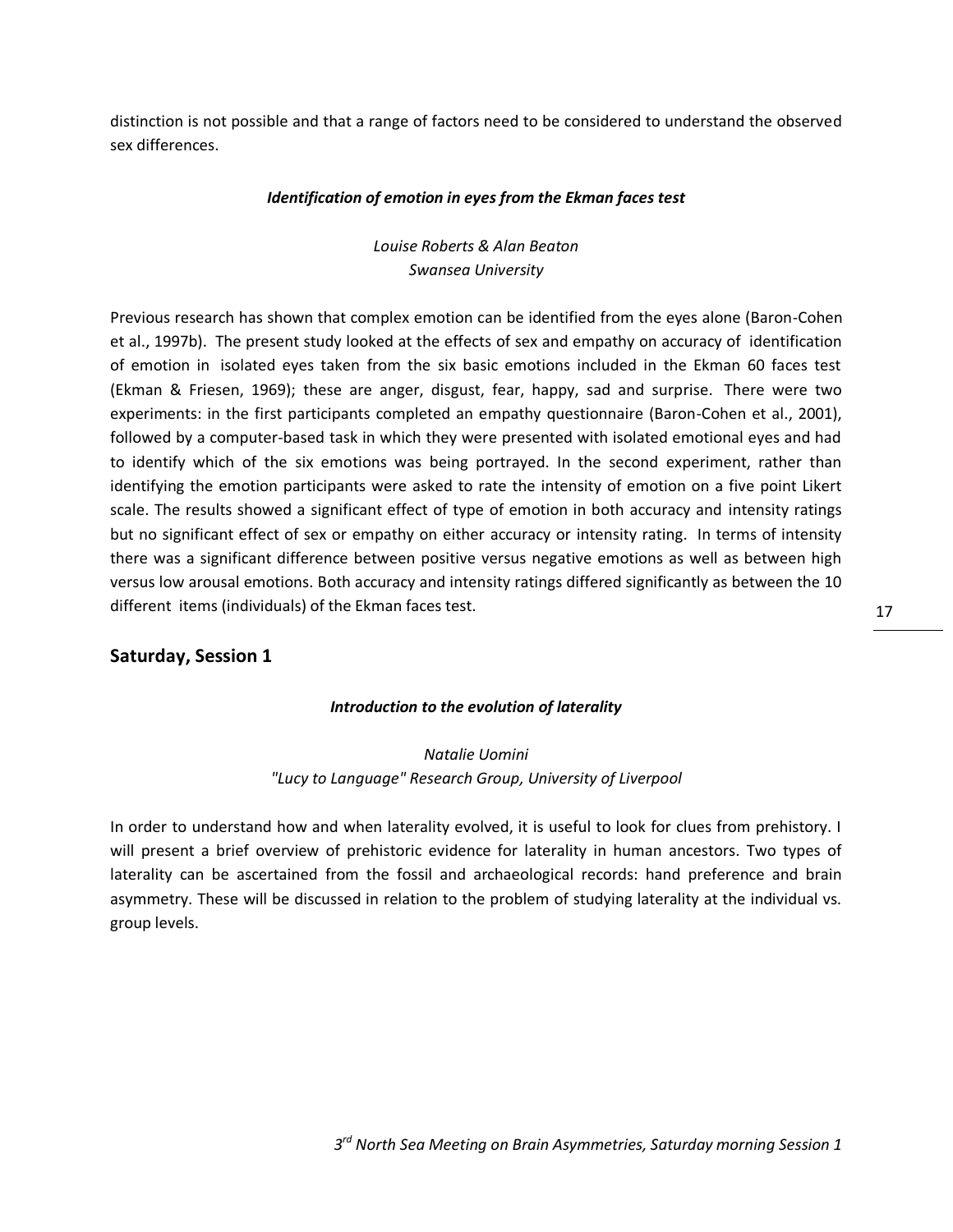#### **The Epigenetic Origin of the Cerebral Torque in Modern Homo sapiens**

# *Tim J Crow, SJ Leask, TH Priddle SANE POWIC, University Department of Psychiatry, Warneford Hospital, Oxford, OX3 7JX, U.K.*

The French neurologist Pierre Gratiolet concluded that in Man the gyri of the left frontal lobe develop before those on the right, while in the occipital lobe those on the right develop before those on the left. His contemporary Paul Broca speculated that the asymmetry that confers the faculty of language defines Homo sapiens as a species.

The key to the genetic basis of this development lies in the sex chromosome aneuploidies. Turner (X0) syndrome individuals acquire words at a normal rate but have deficits in spatial ability and relative anatomical deficits in the right posterior quadrant. Klinefelter (XXY), like XXX and XYY syndrome, individuals are delayed in the acquisition of words and have losses of frontal asymmetry. The conclusion to be drawn is that the determinant of asymmetry is located on both the X and the Y chromosomes [\(Crow, 1995,](#page-17-0) [1998\)](#page-17-1).

A hominin-specific stratum (the "X- transposed region") on the Y was created by a duplication from the X long arm now dated at 6MYA, ie close to the hominin great ape separation[\(Sargent et al., 1996;](#page-17-2) [Schwartz et al., 1998\)](#page-18-0). Two genes have been eliminated from the Y block leaving one gene pair (Protocadherin11XY – PCDH11XY) expressed from both X and Y chromosomes to account for the survival of the transposed block in modern hominins. PCDH11XY codes for two molecules expressed on the cell surface that interact with each other to control the relative growth of axonal processes.

Thus Protocadherin11Y is present on the Y in all modern human males and no other mammals. Protocadherin11X is present and subject to conservative selection in all mammals; in the hominin lineage it has been subject to "accelerated evolution". Relative to the sequences in the great apes there have been 18 coding changes in the Y sequence and crucially 5 changes in the X sequence including two to reactive cysteines in the ectodomain[\(Williams,](#page-18-1)  [Close, Giouzeli, & Crow, 2006\)](#page-18-1).

Across populations the sequences of PCDH11X and Y are stable. The process of meiotic suppression of unpaired chromosomes (MSUC) is the origin of an imprint on the paternal X chromosome identified with X chromosome inactivation in females. It carries a species-specific epigenetic message to the embryo, perhaps at a time when gene expression is suppressed.

Epigenetic variation can be detected through variation in the age of parent at the time of birth of the child. Thus the children of mothers aged less than 20 years at the time of birth are more left-handed, and the children of fathers aged less than 20 are more likely to be right handed than would otherwise be expected.

In conclusion there are strong grounds for considering the Protocadherin11XY gene-pair the primary determinant of cerebral asymmetry and the identifier of the specific mate recognition system in Man. Through variable pairing of X and Y chromosomes in male meiosis it is associated with variation that is epigenetic and species-specific.[\(Crow,](#page-17-3)  [2012\)](#page-17-3)

- <span id="page-17-0"></span>Crow, T. J. (1995). The case for an X-Y homologous gene, and the possible role of sexual selection in the evolution of language. *Current Psychology of Cognition, 14(6)*, 775-781.
- <span id="page-17-1"></span>Crow, T. J. (1998). Sexual selection, timing and the descent of Man: a genetic theory of the evolution of language. *Current Psychology of Cognition, 17*(6), 1079-1114.
- <span id="page-17-3"></span>Crow, T. J. (2012). Schizophrenia as variation in the sapiens-specific epigenetic instruction to the embryo. *Clinical Genetics*. doi: 10.1111/j.1399-0004.2011.01830.x
- <span id="page-17-2"></span>Sargent, C. A., Briggs, H., Chalmers, I. J., Lambson, B., Walker, E., & Affara, N. A. (1996). The sequence organization of Yp/proximal Xq homologous regions of the human sex chromosomes is highly conserved. *Genomics, 32*, 200-209.

*3 rd North Sea Meeting on Brain Asymmetries, Saturday morning Session 1*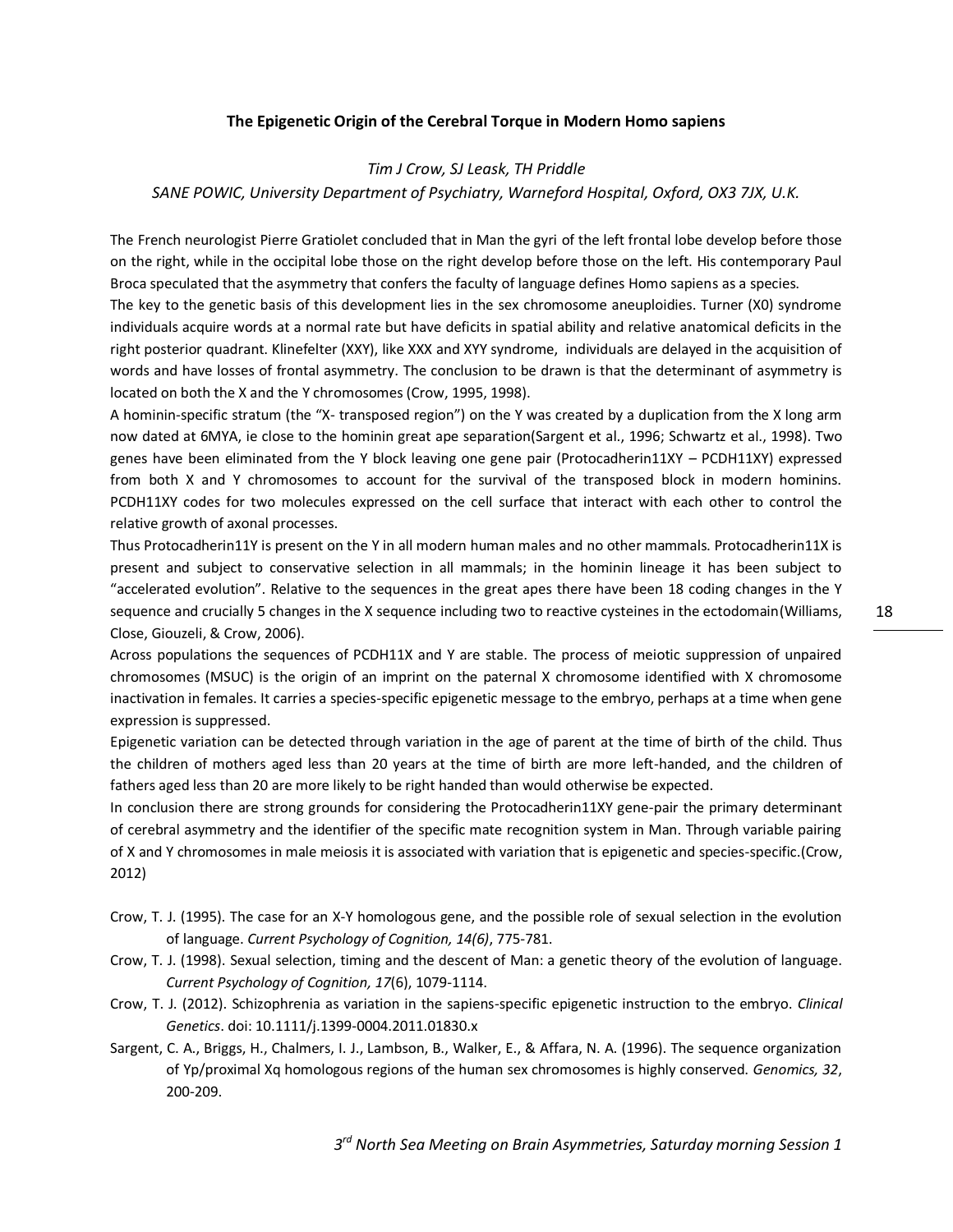- <span id="page-18-0"></span>Schwartz, A., Chan, D. C., Brown, L. G., Alagappan, R., Pettay, D., Disteche, C., . . . Page, D. C. (1998). Reconstructing hominid Y evolution: X-homologous block, created by X-Y transposition, was disrupted by Yp inversion through LINE-LINE recombination. *Human Molecular Genetics, 7*, 1-11.
- <span id="page-18-1"></span>Williams, N. A., Close, J., Giouzeli, M., & Crow, T. J. (2006). Accelerated evolution of Protocadherin11X/Y : A candidate gene-pair for cerebral asymmetry and language. *American Journal of Medical Genetics B Neuropsychiatric Genetics, 141B*, 623-633.

#### *What do Genome-Wide Association Studies tell us about the genetics of handedness?*

*Chris McManus, University College London Angus Davison, University of Nottingham John Armour, University of Nottingham*

Handedness runs in families, and models such as the DC model of McManus and the RS model of Annett do a good job of predicting patterns within families, within twins, and between handedness and language dominance. All these models have two alleles at a single genetic locus. If it is true that a single gene underpins handedness then in the age of Genome-Wide Association Studies (GWASs), it should be straightforward to find that gene.

In this paper we will review the existing GWASs, and present the results of our own analysis of the association of handedness and a very large number of SNPs in the large Twin Research Unit dataset. Our conclusions are simple: no SNPs show a statistically significant association with handedness, despite a 99% power to detect a single locus should it exist. Other GWASs, as well as a meta-analysis of GWASs, force the same conclusion.

Does that mean that there is no gene for handedness? Hardly, as all the classical studies find evidence of genetic effects with good heritability. What it probably means is that handedness is determined by many loci, each with a small effect. We show that a multi-locus version of the DC model makes predictions for families and twins which are effectively indistinguishable from a single-locus model. The key difference is that there is no power to detect the multiple loci in a GWAS.

Handedness is not alone in not finding effects in a GWAS – there are growing discussions of what have been called the 'missing heritability' for height, for intelligence, and for a host of other 'complex conditions', such as schizophrenia. We will show the parallels with these conditions, and in particular with the condition of primary ciliary dyskinesia, in which the heart is on the right side rather than the left, and suggest that handedness works in similar ways, multiple loci having large effects within individuals but low frequencies in the population.

# *Health care hypothesis better predicts variation in percentages of left-handers than the fighting hypothesis.*

*Ton GG Groothuis (1), Sara M. Schaafsma (3), Reint H. Geuze (2), Gert Stulp (1) (1) Behavioural Biology, Centre for behaviour and Neuroscience, University of Groningen, NL. (2) Clinical and Developmental Neuropsychology, University of Groningen, NL*

In past and present human societies right- and left-handers have coexisted with left-handers being always in the minority. Left-handedness is substantially heritable and has been associated with fitness costs. Its continuous presence in the population therefore indicates that benefits are associated with left-handedness also. It has been proposed that left-handers have an advantage during fights and are subject to negative frequency dependent selection. This fighting hypothesis is supported by two sort of evidences: First, an increased percentage of left-

*3 rd North Sea Meeting on Brain Asymmetries, Saturday morning Session 1*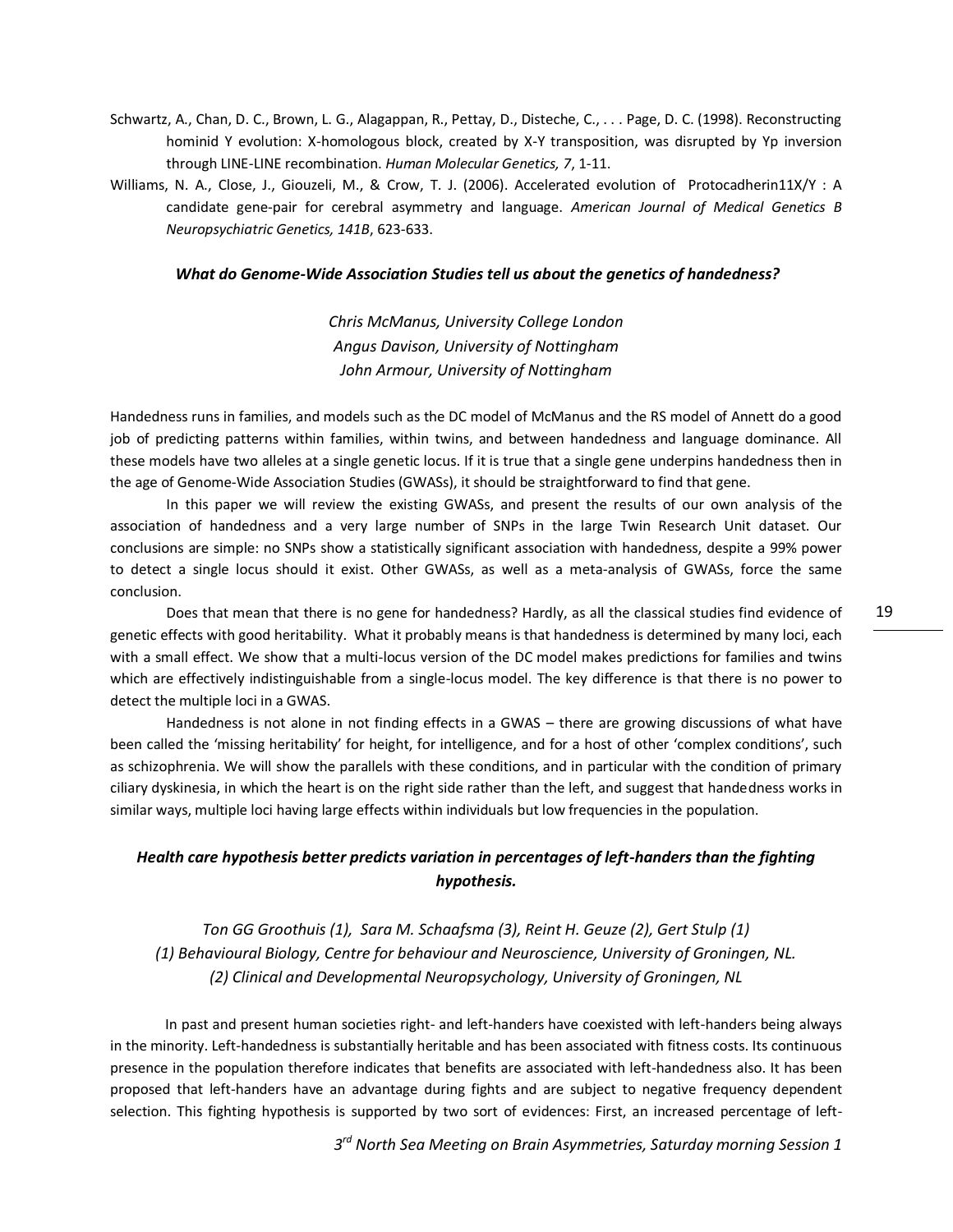handers in interactive sports. In a recent large meta analyses we substantiated this. However, we will argue that frequency dependent selection might not be the best explanation for these results

Second, a cross-cultural study showed that aggressive societies hold increased frequencies of left-handers. However, measurements of handedness in the population with highest recorded left-handedness and homicide were either based on film material not intended for laterality research or on indirect measures only.Therefore, we measured direction and strength of handedness in one of these pre-industrial societies in a more direct and detailed way. We found extreme low levels of left-handedness in this nonindustrial society, even in the generation that would still be exposed to tribal wars. This undermines the fighting hypothesis.

Since this Eipo population suffered from low quality health care and left handedness has been related to health problems, we hypothesised that its low frequency of left handedness is due to low survival of diseased people. Or, more generally, variation in health care among human populations may explain variation in lefthandedness. Using a comparative approach in 12 Western populations, we examined whether public expenditure on health care is a better explanatory factor for the variation among societies in proportions of left-handedness. Public expenditure on health care was a significant explanatory factor of variation in left-handedness and this variable explained significantly better handedness variation than the number of homicides. This suggests that the persistence of left-handedness is at least partly the by-product of pathology on which selection pressures can not act upon.

#### **Saturday, Session 2**

#### *Is the asymmetry of the superior temporal sulcus specifically human?*

# *Francois Leroy, S. Bogaert, Q. Cai, H. Simmonet, W. Hopkins, G. Dehaene-Lambertz INSERM U992, Neurospin, 91191 Gif sur Yvette, France*

Lateralization of the linguistic brain network may result from strong architectural constrains which have favored language development in our species. We focused on the superior temporal sulcus (STS) which plays a key role in the linguistic network in both human adults and infants and whose asymmetry has recently been reported early in life. First, we measured the depth along the sulcus in two populations of human adults, one left-lateralized and the other one right-lateralized for language. The right STS was deeper than its left counterpart in both populations as in infant brains. Besides, the asymmetry was larger in left-lateralized subjects. Then, we applied the same methodology to a group of chimpanzees. No asymmetry was found at the location homologue to the human asymmetrical region. Thus, the STS asymmetry in both immature and mature human brains seems to lack in our close cousin in the primate lineage. These results suggest that the STS asymmetry could be a robust human landmark related to language and that its location should be further explored as a target for a genetic evolutionary pressure.

#### *Is there an advantage of lateralization in human (dual) task performance?*

*Nele Zickert (1), Tess Beking(1), Reint Geuze (2), Ton Groothuis(1) (1) Behavioural Biology, Centre for behaviour and Neuroscience, University of Groningen, NL. (2) Clinical and Developmental Neuropsychology, University of Groningen, NL*

*3 rd North Sea Meeting on Brain Asymmetries, Saturday morning Session 2*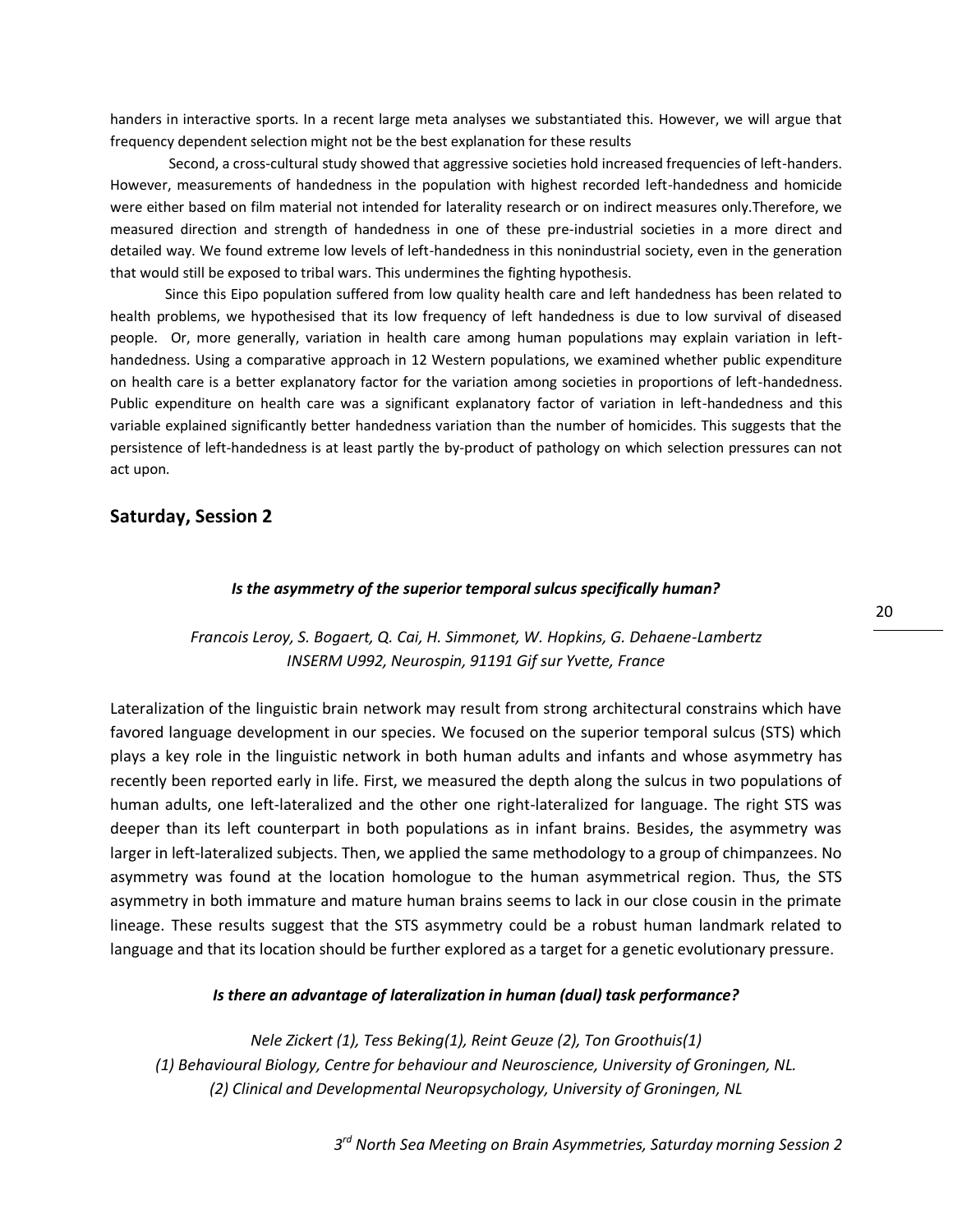Although is has now been established that lateralization of brain and behaviour is a fundamental property of the organization of behaviour in the animal kingdom, its Darwinian function remains elusive. One of the evolutionary advantages of brain lateralization could be that it enhances cognitive and task performance, both in single and dual tasks. Some evidence for the former comes from non-human and human studies showing that stronger lateralization improves performance in single tasks but the literature is not entirely consistent. Dual-task performance might profit even more from a lateralized brain that allows for parallel processing of distinct tasks when allocated to different hemispheres, reducing interference. A few animal studies found support for this but the few studies on humans did not,perhaps because interference between the tasks was not substantial.

We will report results from our study in which human subjects performed a (supposedly left hemispheric) language task and a (supposedly right hemispheric) visual-spatial task, both as single tasks and as a dual task. In each single task we measured the actual strength of hemispheric dominance independently from performance by using functional Transcranial Doppler (fTCD) monitoring of blood flow velocity. We classified the subjects according to their pattern and strength of lateralization to test our main hypotheses that I) strength of lateralization has a positive effect on performance in both single and dual tasks and II) two functions lateralized in a contralateral fashion will result in better dual task performance compared to an ipsilateral pattern.

We successfully increased interference levels in the dual task condition. We could show a positive effect of the strength of lateralization on task performance in the single and dual task condition in our new study, underpinning evidence found in animal studies for human subjects. Moreover, our data give support to the hypothesis that a contralateral pattern of lateralization is of advantage for task performance.

#### *Laterality of visuospatial attention and language production: Evidence for complementarity*

*Qing Cai a,b,c , Lise Van der Haegen <sup>a</sup> , Marc Brysbaert <sup>a</sup> a Department of Experimental Psychology, Ghent University, Ghent B-9000, Belgium b Institute of Cognitive Neuroscience, East China Normal University, Shanghai 200062, China c INSERM, Cognitive Neuroimaging Unit, 91191 Gif sur Yvette, France*

Language production and spatial attention are the most salient lateralized cerebral functions and their complementary specialization has been observed in the majority of the population. To investigate whether the complementary specialization has a causal origin (the lateralization of one function causes the opposite lateralization of the other) or is rather a statistical phenomenon (different functions lateralize independently of each other), we determined the lateralization for spatial attention in a group of individuals with known atypical right hemispheric (RH) lateralization for speech production, based on a previous large-scale screening of left-handers. We show that all 13 participants with RH language dominance have left-hemispheric (LH) dominance for spatial attention, and all but one of 16 participants with LH language dominance are RH dominant for spatial attention. Activity was observed in the dorsal fronto-parietal pathway of attention, including the inferior parietal sulcus (IPS) and superior parietal lobule (SPL), the frontal eye-movement field (FEF) and the inferior frontal sulcus/gyrus (IFS/IFG), and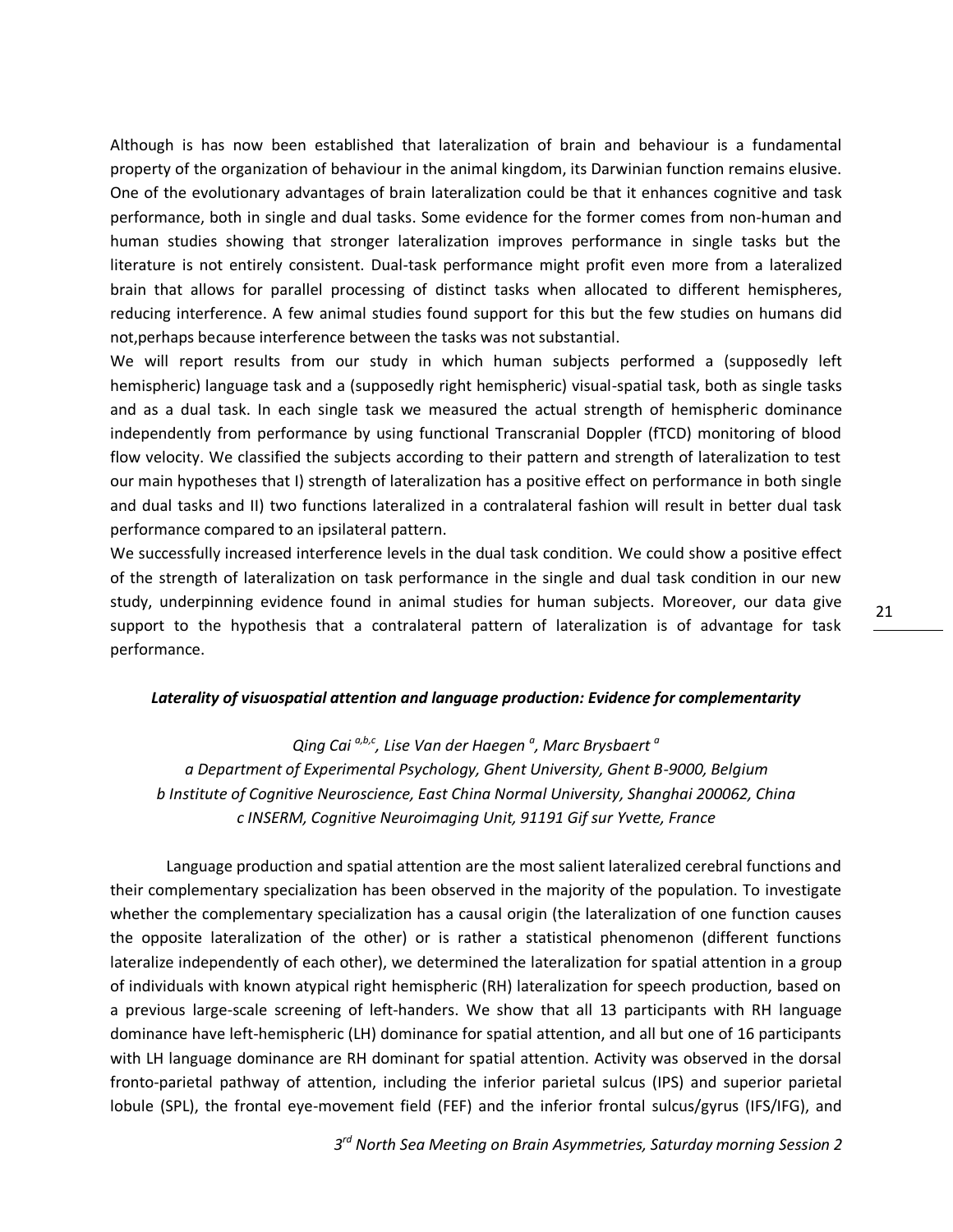these regions functionally co-lateralized in the dominant hemisphere for attention, independently of the side of lateralization. Our results clearly support the *Causal hypothesis* about the complementary specialization, and we speculate that it derives from a longstanding evolutionary origin. We also suggest that the conclusions about lateralization based on an unselected sample of the population and laterality assessment using coarse fTCD should be interpreted with more caution.

# *Complementary hemispheric strategies in preparatory attention: The modulation of events probability and task difficulty*

# *Laura Gabriela Fernández & Eric Siéroff EA 4468, Neuropsychologie du vieillissement, Paris Descartes University, France*

A crucial component in attentional control is the ability to prepare to the occurrence of an upcoming stimulus. Preparatory attention (PA) to an impending target-stimulus improves its subsequent processing. LaBerge, Auclair, and Siéroff (2000) developed the Attentional Preparatory Test (APT), which measures the ability of subjects to modulate (enhance) PA to a target location when the probability of a distractor occurrence varies in several blocks. In the APT, the distractors occur in the preparatory phase before the target presentation, and are never simultaneous with the target. Response times increase as a function of the distractor probability, showing a competition between PA to the target and to the distractor. We investigated the role of each hemisphere in PA, using a lateralized version of the APT, the LAPT, in which targets appeared peripherally in the right (RVF) or left (LVF) visual fields. Several experiments were conducted, varying the instructions (explicit or not about the proportion of trials with a distractor), the task (detection, localization), and the difficulty of the target/distractor discrimination (easy, hard). We found that PA is modulated differently in the right (RH) and the left hemisphere (LH), depending on task configuration. In the RVF/LH, PA is modulated by the exact probability of distractor events (frequency matching?), specifically when this probability is explicit. Also, the LH seems to play a crucial role when the target and the distractor are hard to discriminate, possibly showing a role in the selection aspect of attention. In the LVF/RH, PA is less dependent on the distractor probability, and may depend on the exact delay at which the target is expected (maximizing?), but only when the discrimination between the target and the distractor is easy. Most importantly, in all these experiments, the difference between LH and RH in the modulation of PA is independent of the response hand, thus may occur at the perceptual level of processing.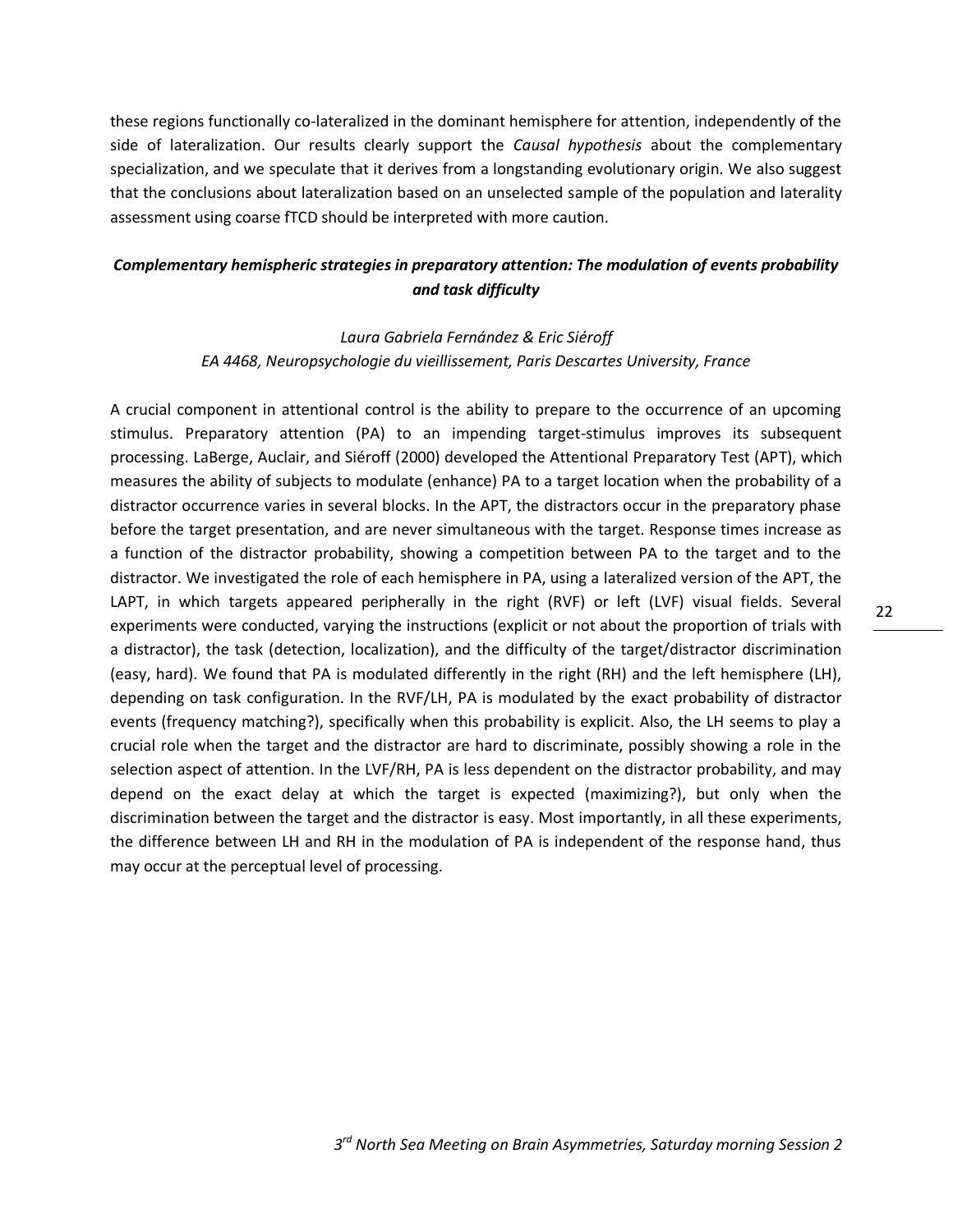#### **Saturday, Session 3**

#### *Effect of handedness and language dominance on the cerebral lateralization of praxis*

*Guy Vingerhoets Department of Experimental Psychology, Ghent University, Belgium*

Praxis refers to the ability to perform learned movements, such as the use of tools or making symbolic gestures. Many neuroimaging and patient studies have documented a left hemispheric dominance for praxis in most individuals, with activation/lesions of the left frontal and posterior parietal areas being most involved with performance/disruption of praxis skills. We aimed to investigate the effect of hand preference and language dominance on the lateralization of cerebral activation during tool pantomiming, a classical task for the evaluation of learned gestures. Volunteers were instructed to pantomime the use of tools with their dominant, non-dominant, or with both hands while undergoing functional magnetic resonance imaging (fMRI). In a first study we compared the activation patterns of 14 left and 14 right handed participants matched for strength of hand preference. Both groups showed a left hemispheric lateralization in the expected regions regardless of which hand(s) performed the task. Left handers showed a significantly reduced overall lateralization (based on the lateralization-index of the 10% most active voxels), that was mainly due to a diminished asymmetry over the posterior parietal cortex. In a second study the same paradigm was performed by 10 volunteers with atypical language dominance and their activation patterns during tool pantomiming were compared with those of 10 participants with typical language dominance that were matched for handedness with the atypical group. Language dominance was determined by a word fluency paradigm during fMRI. All typical language dominant volunteers also revealed left hemisphere changes during tool use pantomiming in prefrontal, premotor, and posterior parietal regions. All atypical language dominant participants displayed right hemisphere engagement for tool use. Co-lateralization of the language and praxis networks was observed on group and individual level, regardless of the participant's handedness. Activation maps of the word generation and tool use pantomiming contrasts displayed overlap in five cortical regions whose lateralization indices showed significant within-task as well as cross-task correlations. We conclude that handedness only influences the strength (not the side) of the lateralization, whereas language dominance and praxis dominance appear closely related, suggesting a functional and topographic link between language and praxis.

Vingerhoets, G., Acke, F., Alderweireldt, A.-S., Nys, J., Vandemaele, P., Achten, E. (2012). Cerebral lateralization of praxis in right- and left-handedness: Same pattern, different strength. Human Brain Mapping, 33, 763-777. Vingerhoets, G., Alderweireldt, A.-S., Vandemaele, P., Cai, Q., Van der Haegen, L., Brysbaert, M., Achten, E. Praxis and language are linked: Evidence from co-lateralizationin individuals with atypical language dominance. Cortex, Epub ahead of print.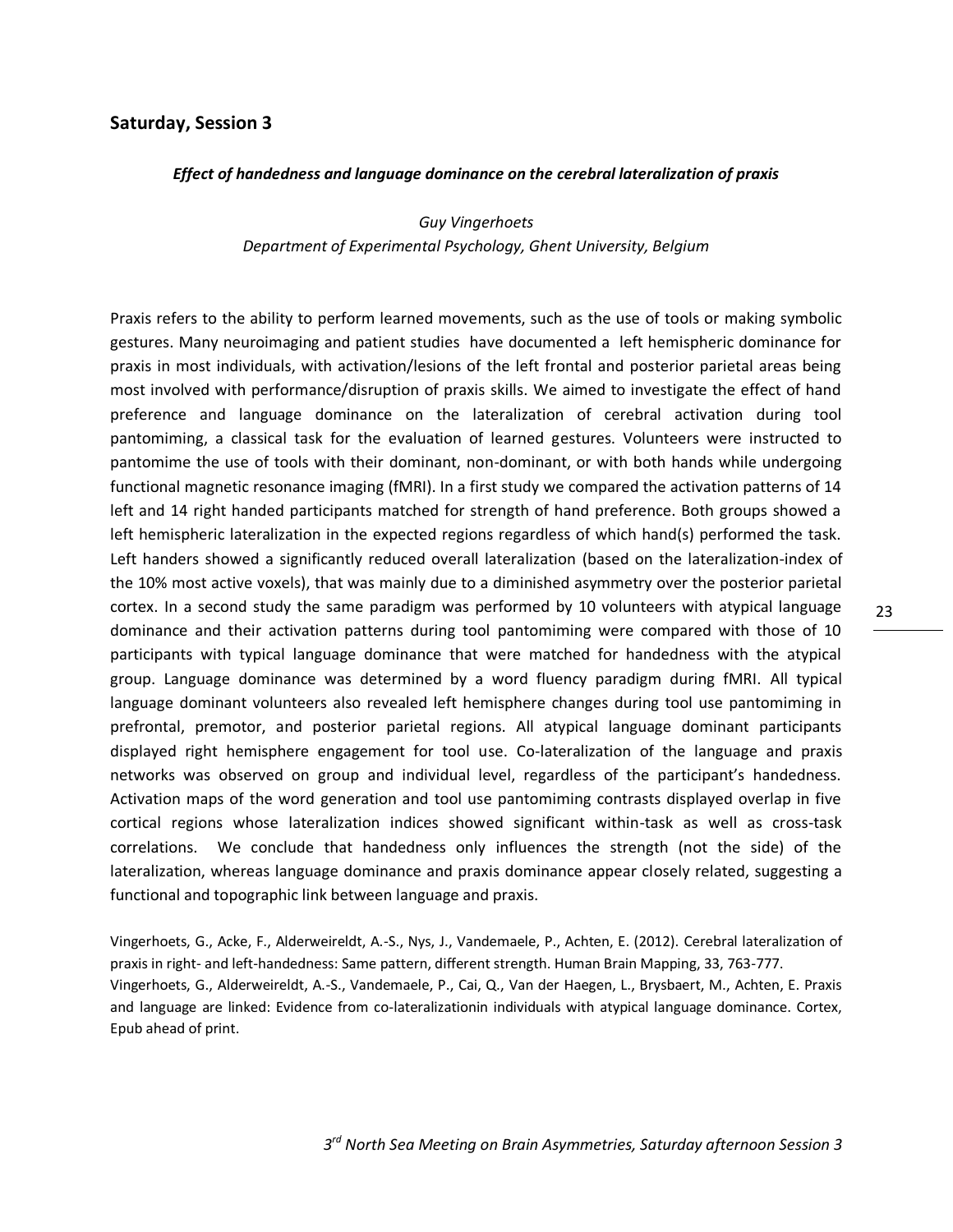#### *Manual asymmetries in visually-guided aiming*

# *David Carey School of Psychology, Bangor University*

Hand differences in movement control include a paradoxical left hand advantage for reaction time in visually-guided aiming movements. These are typically linked to a left hemisphere advantage for either visuospatial processing, attention, localisation or "premotor processing". Manipulations in my lab have found that it is remarkably difficult to attenuate or exacerbate these RT advantages evern with increasing spatial demands of the task. This task will focus on our recent efforts to revisit these effects, which include utilising two-dimensional target arrays, hemispace, and separating input and output relayted processes.

#### *An investigation of asymmetries in spatial attention and wheelchair navigation*

# *Mike Nicholls School of Psychology, Flinders University*

While right parietal damage can result in left hemineglect, the general population shows a subtle neglect of the right hemispace. This bias, known as pseudoneglect, may cause people to collide with objects on the right more than the left when walking. This study explored the mechanisms that give rise to pseudoneglect and asymmetrical navigation. In Experiment 1, participants navigated manual and electric wheelchairs through a narrow doorway. More rightward collisions were observed for the electric, but not the manual wheelchair. Experiment 2 replicated the effect by showing a rightward deviation for an electric wheelchair, which increased for wider doorways. Experiment 3 demonstrated that the rightward deviation was not affected by the hand used to control the joystick. Experiment 4 established that the rightward deviation is not the result of task-related vestibular input by requiring participants to drive the wheelchair away from them using a remote control. To demonstrate that the bias is related to an asymmetry on behalf of the operator, and not the chair, Experiment 5 dissociated the participant"s left and right from the wheelchairs left and right by asking participants to operate the wheelchair at a distance and drive it towards them. The rightward bias disappeared, demonstrating that the bias stems from the operator. Finally, in Experiment 6, the rightward bias was replicated using an electric scooter, which is steered using handle-bars. Over attention to the left side of space and inattention to the right, caused by pseudoneglect, provides the best explanation of the rightward deviation. The rightward deviation could impact the operation of many human-machine interfaces, such as cars and ships.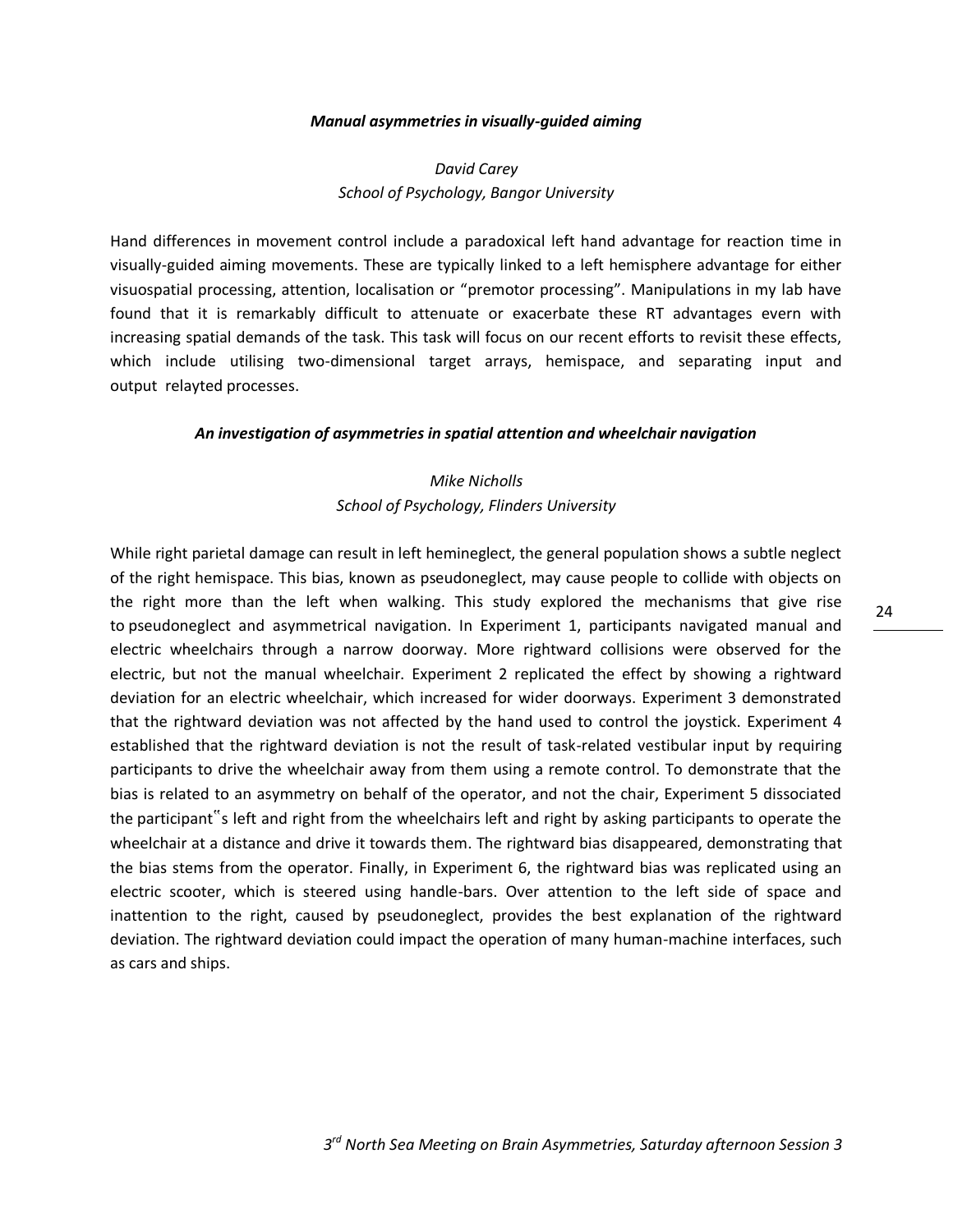#### *Lateral preference and personality influence behaviour towards a manual task*

#### *Lynn Wright & Scott Hardie*

#### *Evolutionary & Biological Approaches to Behaviour Research Group, Abertay University, Dundee, Scotland*

Differences in task behaviour between left- and right-handers and left- and right-eared individuals have been reported (e.g. Wright, Hardie & Rodway, 2004; Jackson, 2008) with left-handers taking longer to begin a task and right-eared individuals having a more disinhibited approach. Personality measurements are also important when examining approach behaviour. Jackson (2008) reported those with higher neuroticism levels and a right-ear preference react faster to tasks. The current study investigated the effects of lateral preference and personality on behaviour towards a manual sorting task. 85 participants completed laterality and personality scales and a card sorting task. Left-handers took longer to begin the task than right-handers but there was no difference between left- and right-eared individuals. Strength of hand preference was found to influence behaviour towards the task with strong left-handers taking longer to begin. Finally it was found that neuroticism interacted with hand- and ear-preference to influence task approach, however, extraversion did not influence task approach. We concluded that hand preference, and more specifically a strong left-hand preference is a good predictor of initiation time on a manual task and that neuroticism is a stronger predictor than ear-preference when predicting manual task initiation time.

#### **Saturday, Session 4**

#### *Asymmetries in the recognition of visual stimuli as a result of expertise*

# *Janet Hsiao Department of Psychology, University of Hong Kong*

In this talk, I will present recent findings from my lab to support the argument that hemispheric asymmetry in the recognition of different types of visual stimuli can be accounted for by differences in task requirements. I will start with presenting some behavioral data in the perception of faces and Chinese characters, which suggest that asymmetry in the perception of visual stimuli (i.e., the left side bias effect) reflects expertise in recognition at the categorical level. I will then present a computational model of visual stimulus recognition that implements a theory of hemispheric asymmetry in perception, i.e., differential spatial frequency processing in the two hemispheres, and demonstrate how various hemispheric asymmetry effects in the recognition of faces, Chinese characters, and words in alphabetic languages can be accounted for by visual and task characteristics of the recognition tasks alone, without assuming influences from linguist properties of the languages.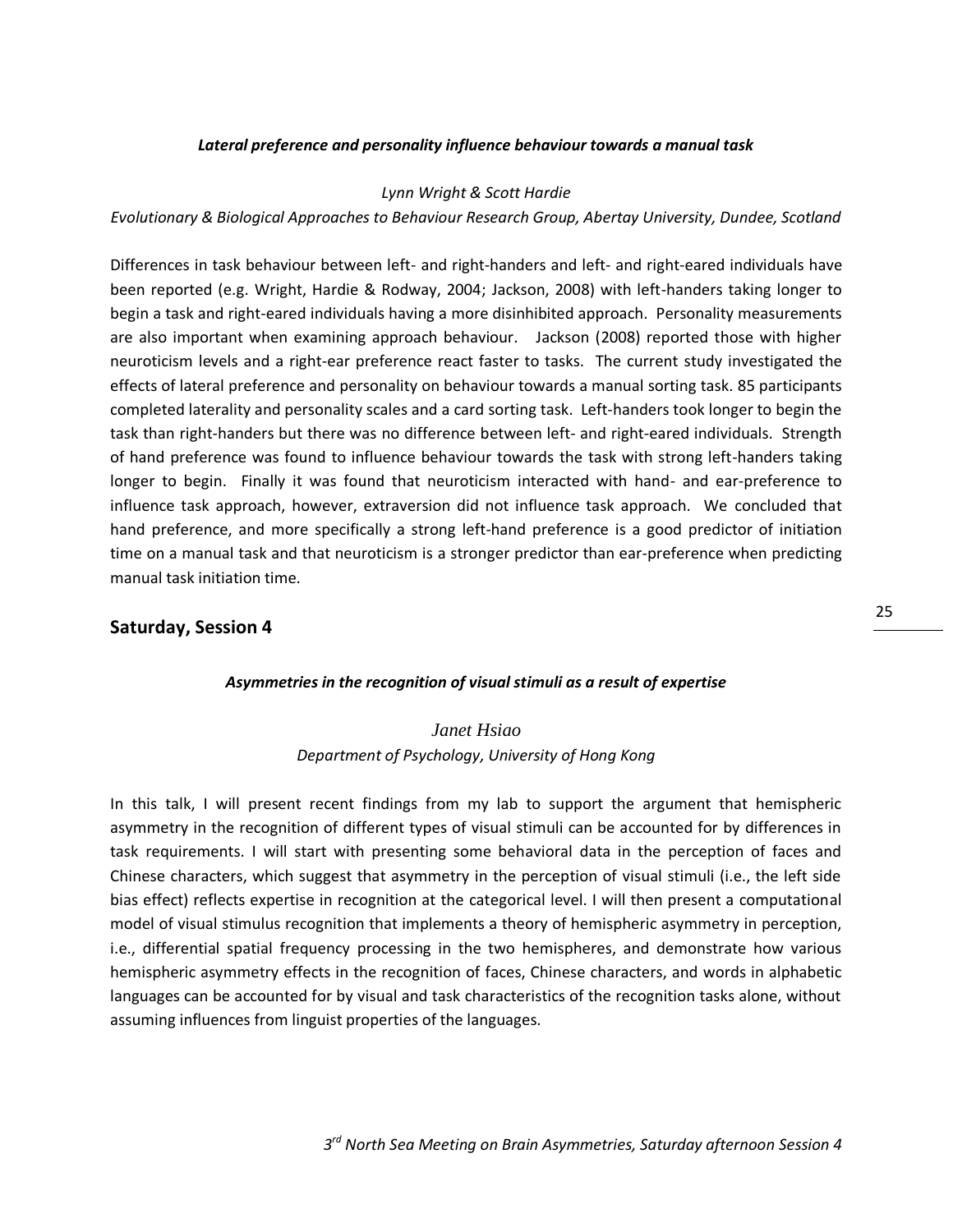# *Hemispheric asymmetries in the naming and recognition of words with different Orthographic Uniqueness Points*

# *Cristina Izura and Victoria Wright Department of Psychology, Singleton Park, Swansea*

The orthographic uniqueness point (OUP) of a printed word is the letter position at which the word becomes unique and distinguishable from all other words in the mental lexicon. For example, the OUP of *acrylic* is 4 because upon reading the letter *y*, *acrylic* is the only possible remaining match in the English language. The present study explored the effects of OUP when participants identified and named words displayed in the right and left visual field. Results showed a main effect of visual field (i.e., faster recognition and naming of words presented in the right visual field) and an interaction between visual field and OUP Thus, words presented in the left visual field and with an OUP on the  $4<sup>th</sup>$  letter were recognised and named faster than words presented in the left visual field with an OUP in the  $7<sup>th</sup>$  letter. However, words displayed in the right visual field with an OUP in the last letter were recognised and named faster than words with an OUP in the middle of the word. Findings suggest that while the LH was sensitive to the relative position of the OUP within a word the RH was sensitive to the absolute position of the OUP within a word supporting the idea that both hemispheres recognised words in qualitatively different ways. Results will be discussed in light of current models of hemispheric word processing.

#### *Symmetry Detection in Typically and Atypically Lateralized Individuals: A Visual Half-field Study*

# *Ark Verma, Lise Van der Haegen & Marc Brysbaert Department of Experimental Psychology, Ghent University, Belgium*

Visuospatial functions are typically lateralized to the right cerebral hemisphere, giving rise to a left visual field advantage in visual half-field tasks. In a first study we investigated whether this is also true for symmetry detection off fixation. Twenty right-handed participants with left hemisphere speech dominance took part in a visual half-field experiment requiring them to judge the symmetry of 2 dimensional figures made by joining rectangles in symmetrical or asymmetrical ways. As expected, a significant left visual field advantage was observed for the symmetrical figures. In a second study, we examined the laterality of symmetry detection for a group of participants with known right hemisphere dominance for speech production. A group of 15 left handed individuals with right speech dominance was compared to a group of 15 left handed individuals with left speech dominance (speech dominance had been identified with fMRI in an earlier study; Van der Haegen et al, 2011). While the typically lateralized individuals elicited the previously found left visual half-field advantage for symmetry, the atypically lateralized individuals showed a reversed pattern, i.e. a right visual half-field advantage. These findings suggest that language and visuospatial functions are lateralized in opposite hemispheres of the brain, as predicted by the complementarity view of lateralization.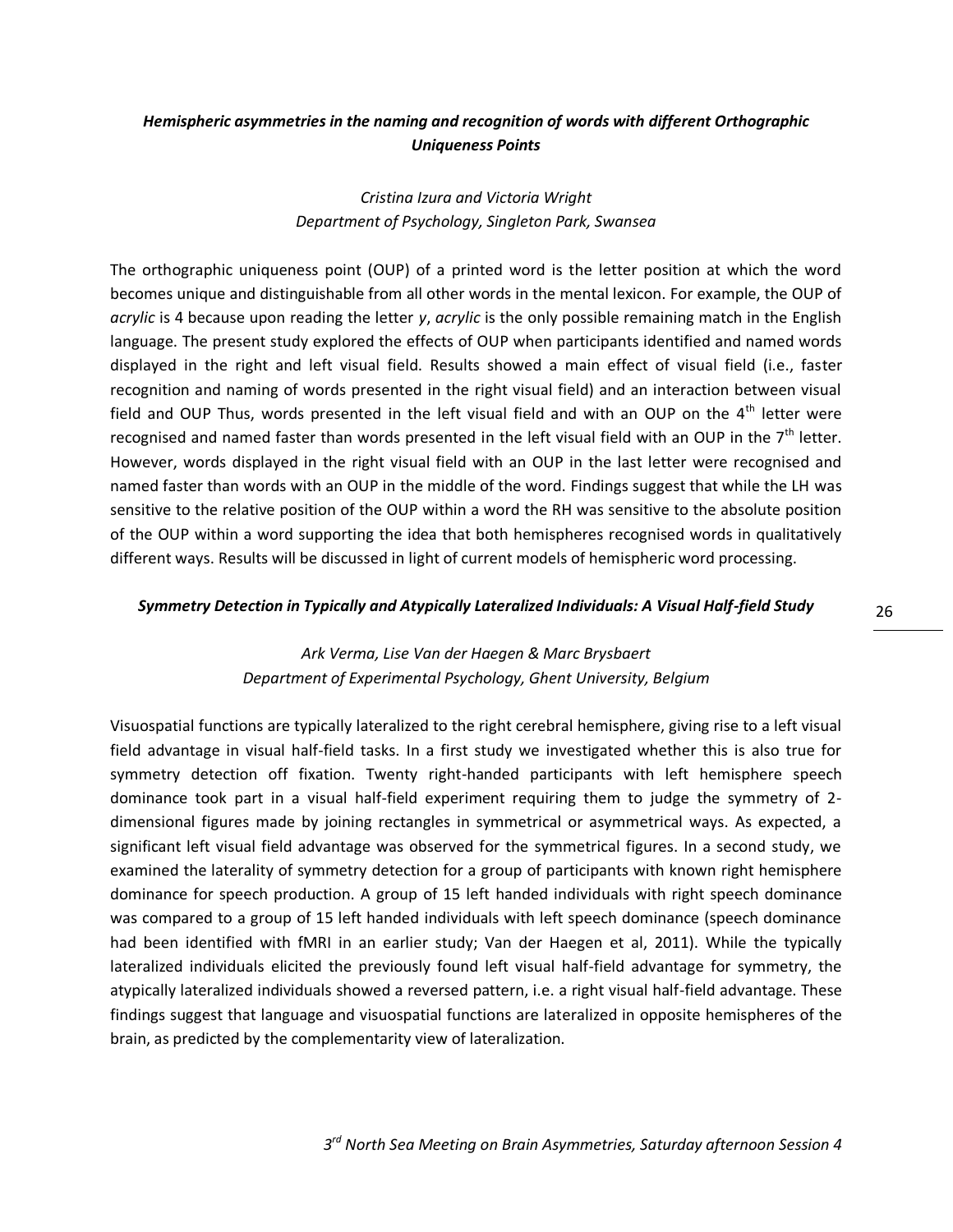#### *Central visual word recognition requires interhemispheric communication*

*Lise Van der Haegen<sup>1</sup> , Qing Cai1,2, Michael Stevens<sup>1</sup> , Marc Brysbaert<sup>1</sup> <sup>1</sup>Department of Experimental Psychology, Ghent University, Belgium. <sup>2</sup>INSERM, Cognitive Neuroimaging Unit, 91191 Gif sur Yvette, France*

The split fovea theory states that letters of foveally presented words (i.e. within the central 3 visual degrees) are initially split and sent to the contralateral visual cortex. As such, letters presented in the left (LVF)/right (RVF) visual field are initially projected to the right (RH)/left (LH) hemisphere respectively. The present study tested the consequences of a foveal split for word reading in left- and right-handers with typical left or atypical right speech dominance. First, their speech lateralization was measured by a silent word generation task in a functional Magnetic Resonance Imaging study. All participants then named three-, four-, and six-letter words in isolation, while fixating at all possible letter positions. In addition, they were asked to read texts in silence. An eye tracking device monitored their eyes binocularly in both behavioral tasks. Results showed that left speech dominants named the words fastest while fixating at the word beginning (i.e. when most letters fall in RVF/LH), while the optimal viewing position of the right dominants was situated more towards the word end (i.e. with most letters in LVF/RH). Reading behavior also interacted with speech lateralization in the reading test: The eyes of the left-dominant group landed more at the word beginning and less at the word end relative to the initial fixation positions of the rightdominant group. These findings clearly demonstrate that interhemispheric communication is not only needed in central visual word recognition, but that reading behavior is also optimized in function of speech lateralization.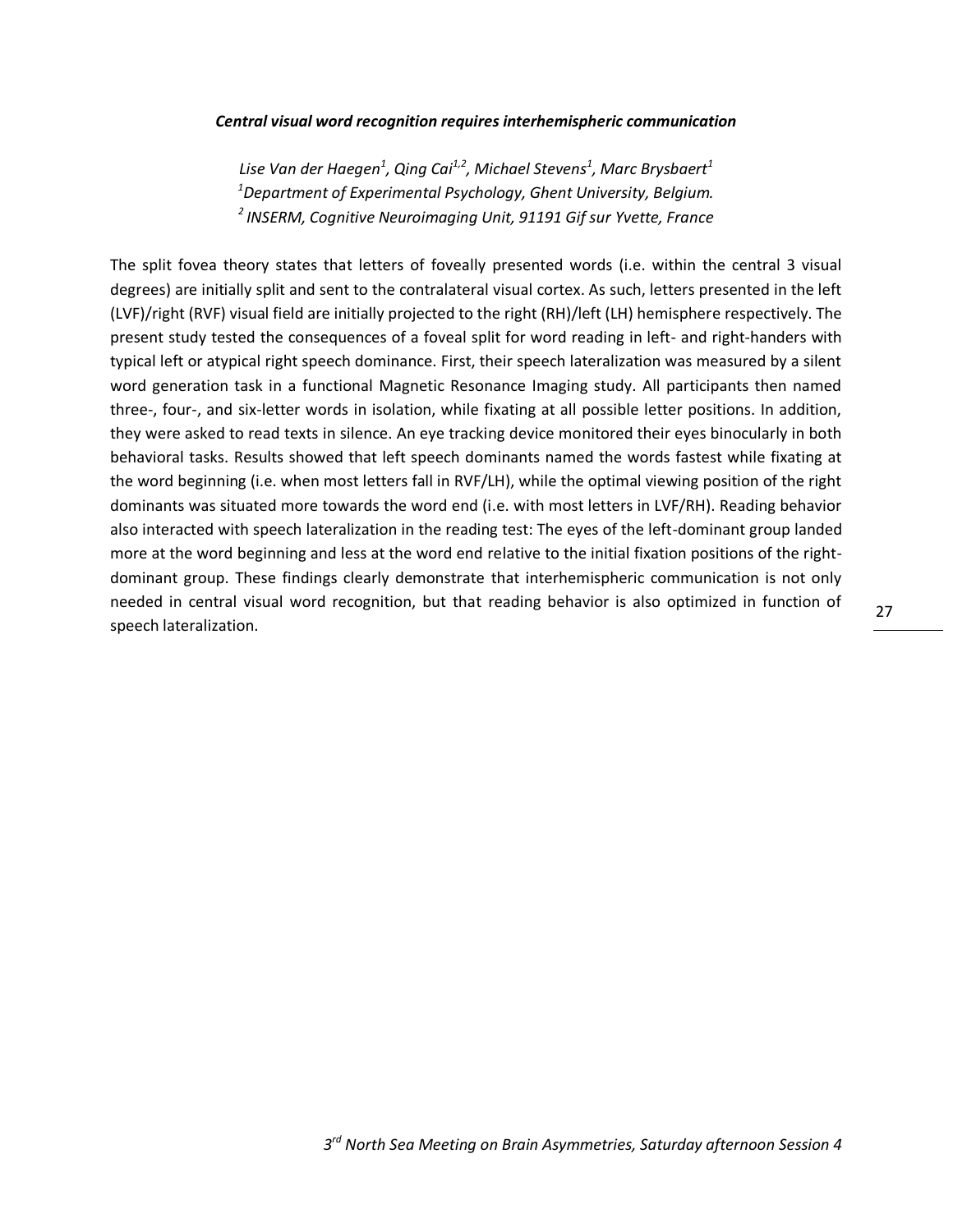# **Practical information**

# **The conference**

The meeting will take place in the monastery **Het Pand** (Address: Onderbergen 1, 9000 Ghent, no 1 on the map below).

If you arrive at **Brussels Airport**, you can either

(1) take a taxi (about 90 EUR)

(2) take a train to Gent Sint Pieters station (Timetable:<http://www.belgianrail.be/en/Default.aspx> from Brussel-Nationaal-Luchthaven to Gent-Sint-Pieters, 14 EUR; If you travel in group, you can buy a Rail pass for 76 EUR, valid for 10 single journeys in Belgium).

#### From **Gent Sint Pieters station**, you can

(1) take a taxi (about 8 EUR)

(2) take Tram 1 [\(http://www.delijn.be/en/index.htm](http://www.delijn.be/en/index.htm) ; Direction: Evergem or Wondelgem, 2 EUR on the tram, 1.20 EUR purchased in advance at the station) to Korenmarkt (no 2 on the map). Both the meeting place Het Pand and the hotel IBIS Cathedral (Limburgstraat 2 near the Sint-Baafs Cathedral, no 3 on the map) we recommended are within walking distance.

On **Thursday October 4**, we can meet at the Ibis cathedral hotel at **6.45pm** for dinner, or you can go directly to the restaurant Aba-Jour (address: Oudburg 20, Gent) at 7pm.

On **Friday October 5**, we will meet at **6.15 pm** at the Sint-Michielsbrug (no 4 on the map) to go for a 'gastronomic walk through Ghent'.

On **Saturday October 6**, we can again meet at the Ibis cathedral hotel at **6.45 pm** for a Spanish tapas meal, or you can go directly to the restaurant Casa de las tapas (address: Corduwaniersstraat 41, Gent) at 7pm.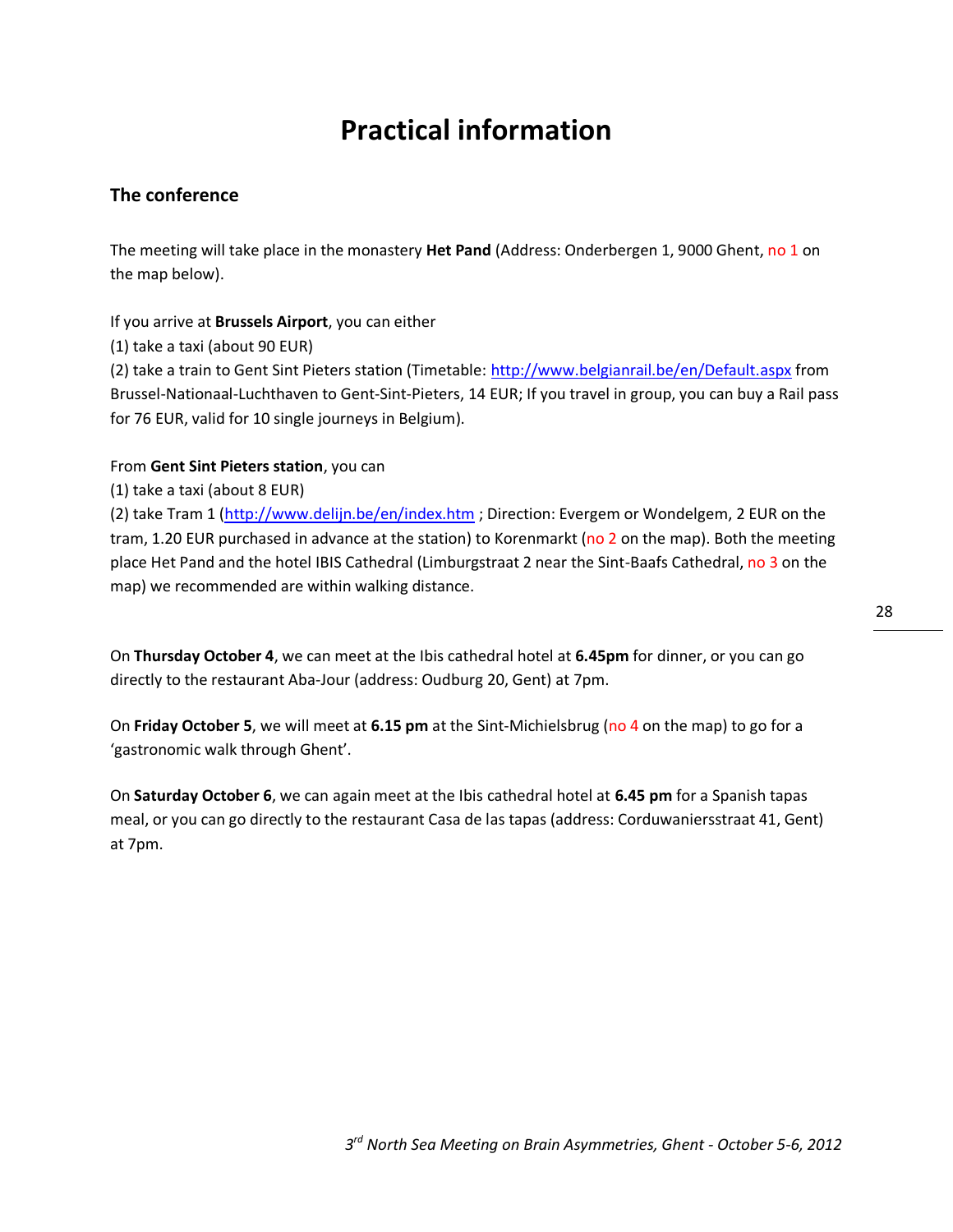

# **Some tourist information**

#### **Ghent**

You can find a lot of information on<http://www.visitgent.be/> or go to the tourist office at the Oude Vismijn (Old fish market), Sint-Veerleplein 5. If you cannot choose, some recommendations are Het Gravensteen (Castle of the counts – an impressive fortress in the city centre), Sint-Baafskathedraal (St.- Bavo's Cathedral, with the Adoration of the Mystic Lamb, the famous painting of the Van Eyck brothers), St. Pieters Abbey, Bourgoyen-Ossemeersen (if you want to see many species of birds rather than buildings) etc.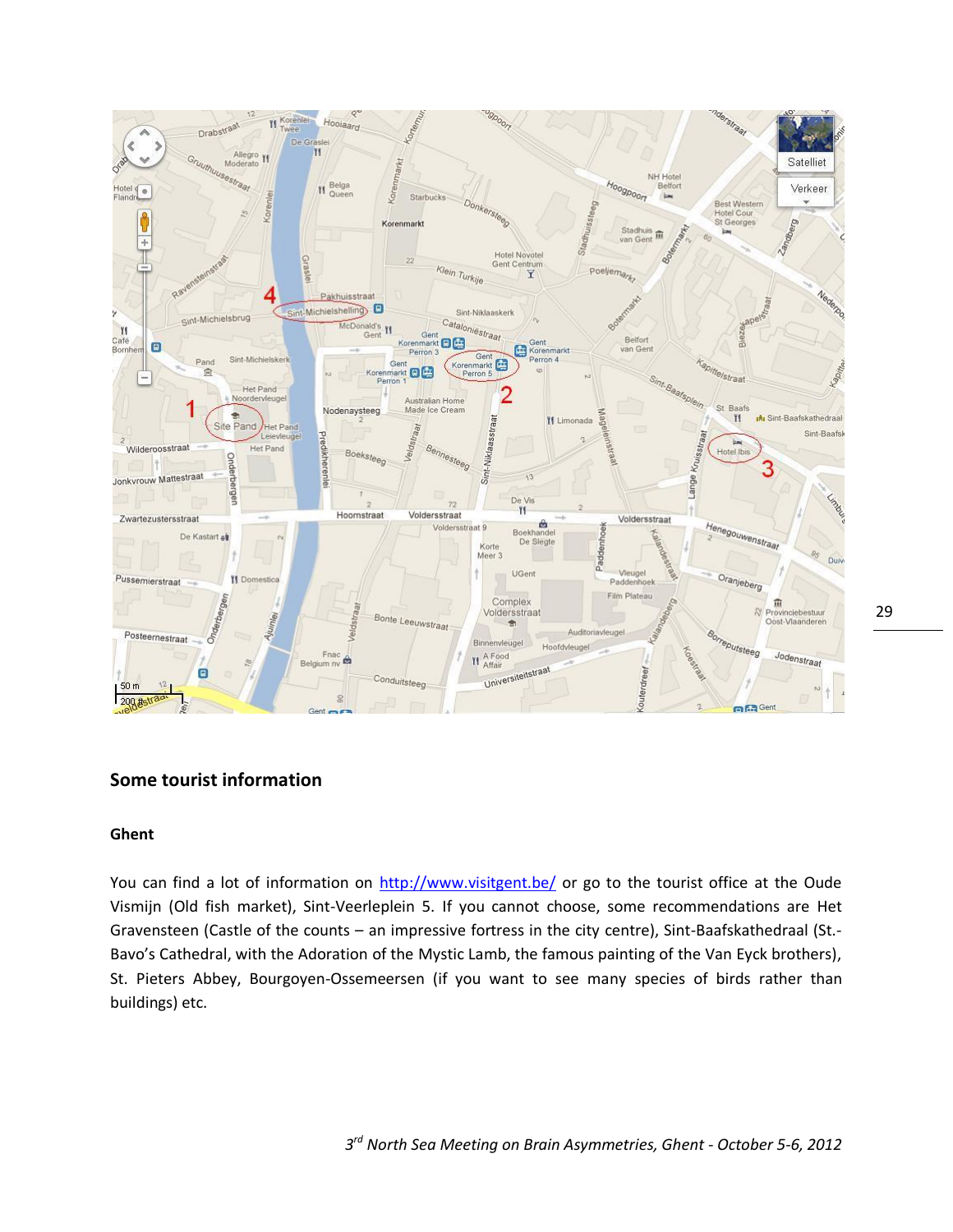#### **Bruges**

The easiest way to go to Bruges, famous because of its historical buildings and lace, is by train. It takes about 30 minutes from Ghent Sint Pieters station; Return tickets cost EUR 7.20 if you travel in the weekend, or EUR 12.40 on Monday-Friday. You can find more detailed tourist information on <http://www.brugge.be/internet/en/toerisme/index.htm>

#### **Antwerp**

If you want to visit Antwerp, known for its diamonds, fashion and Flemish artists such as Rubens and van Dyck, you take a train from Ghent Sint Pieters station to Antwerpen Centraal. It takes about 1 hour and costs 10 EUR (return tickets in weekend) or 18 EUR (Monday-Friday). More information on <http://www.visitantwerpen.be/bze.net?id=1470>

#### **Brussels**

Finally, if you want to visit the capital city Brussels, take a train to Brussel Centraal (in the direction of Eupen or Genk, about 35 minutes, 9.40 EUR return tickets in the weekend, 17 EUR Monday-Friday). Tourist information can be found on

[http://visitbrussels.be/bitc/front/home/display/clt/BE\\_en/section/visiteur.do](http://visitbrussels.be/bitc/front/home/display/clt/BE_en/section/visiteur.do)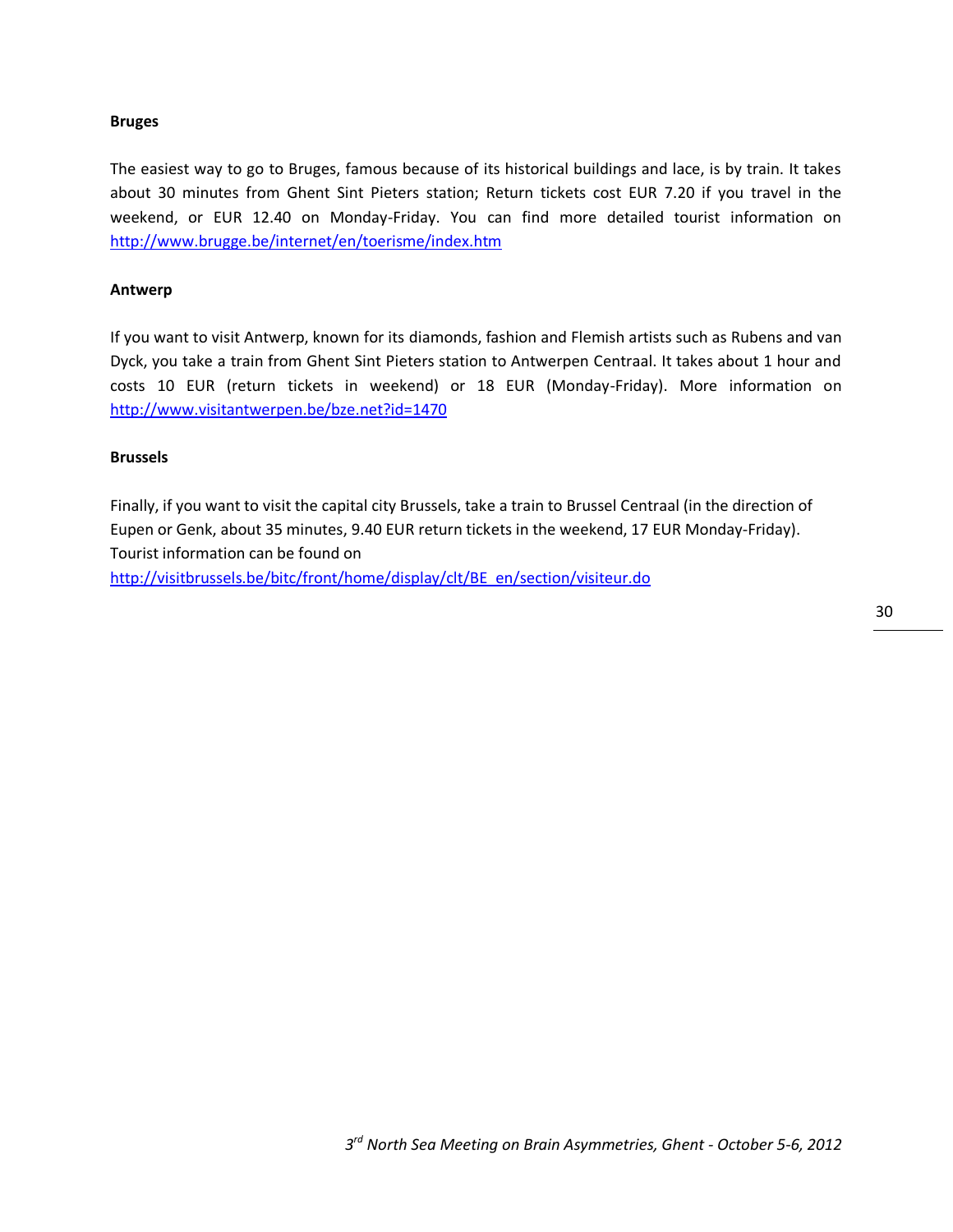# **Notes**